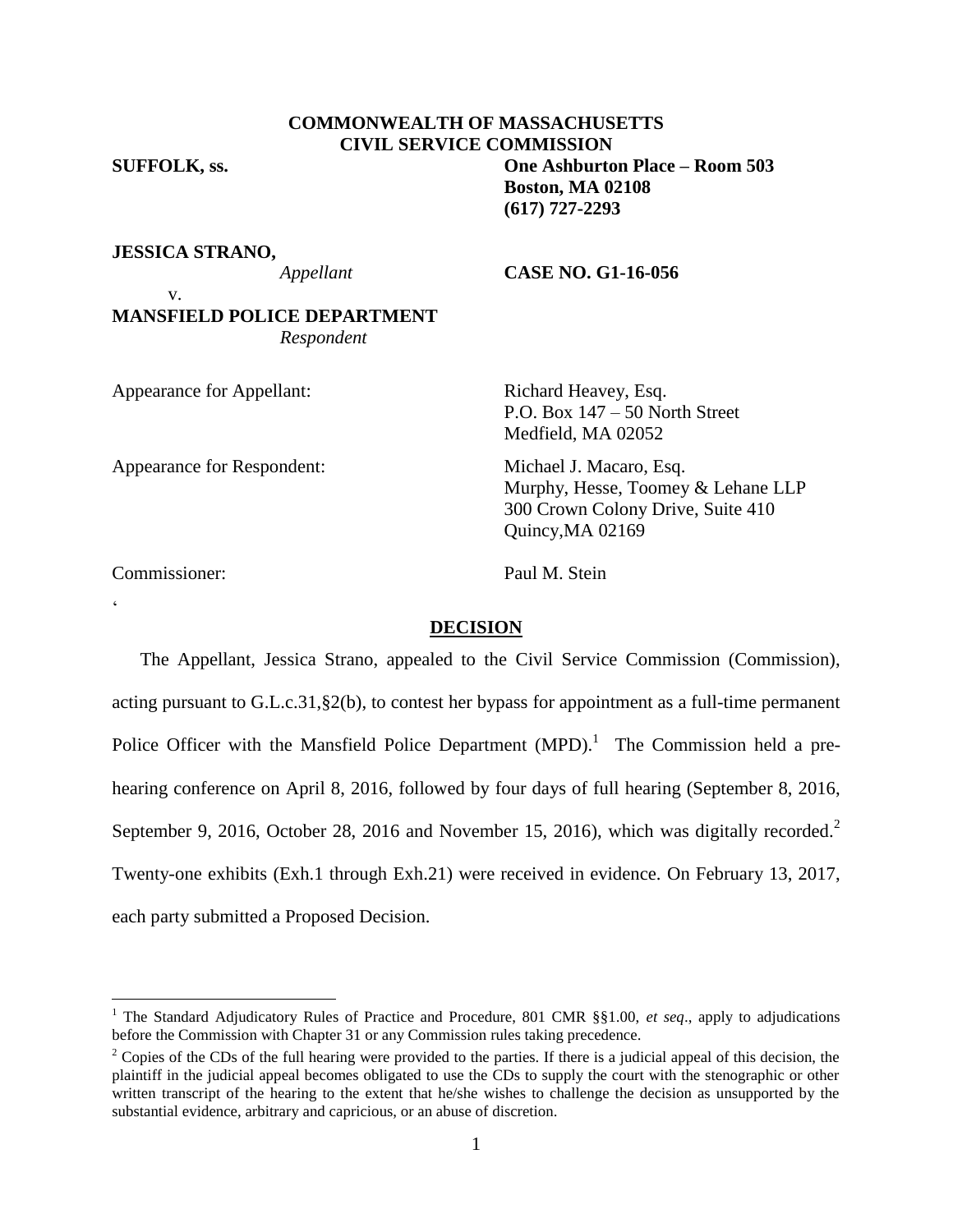#### **FINDINGS OF FACT**

Based on the Exhibits entered into evidence and the testimony of the following witnesses:

*Called by the Appointing Authority*:

- MPD Police Chief, Ronald A. Sellon, Jr.
- MPD Police Lieutenant, Tracy Juda
- MPD Police Lieutenant Francis William Archer, Jr.
- MPD Police Sergeant Roy D. Bain, Jr.
- **MPD Police Detective Ken Wright**
- **MPD Police Officer David M. Sennett**
- **MPD Administrative Assistant, Nancy O'Brien**

# *Called by the Appellant:*

- Mr. Jeffrey Platt
- **Mr. Matthew Greathead**
- **Ms. Susan Mary Jaquin**
- Appellant Jessica Strano

and taking administrative notice of all matters filed in the case, pertinent law and reasonable

inferences from the credible evidence, a preponderance of evidence establishes these facts:

### The Appellant

1. The Appellant, Jessica ("Jesse") Strano, is a long-time Mansfield resident with close ties to the Town (through parents, sister and friends). She struggled as a youth and, in 2005, when she was sixteen, her parents sought assistance through the Massachusetts Child in Need of Services (CHINS) program. She dropped out of Mansfield High School during her senior year, later returning to obtain her high school diploma in 2006 through the Mansfield High School Evening Program, excelling academically and earning the Program Director's praise for being "a responsible, respectful student taking advantage of a second chance opportunity." (*Exh.4*)

2. In May 2009, Ms. Strano enlisted in the U.S. Air Force and served as a Military Police Officer with the 741<sup>st</sup> Missile Security Squadron at Malmstrom AFB, MT. She was Honorably Discharged with the rank of E-3 (Airman First Class) in September 2012. (*Exhs. 4 & 21*)

3. While on active duty, Ms. Strano earned an Associate of Science Degree in Criminal Justice Administration from Park University (Malmstrom Campus), where she made the Dean's List.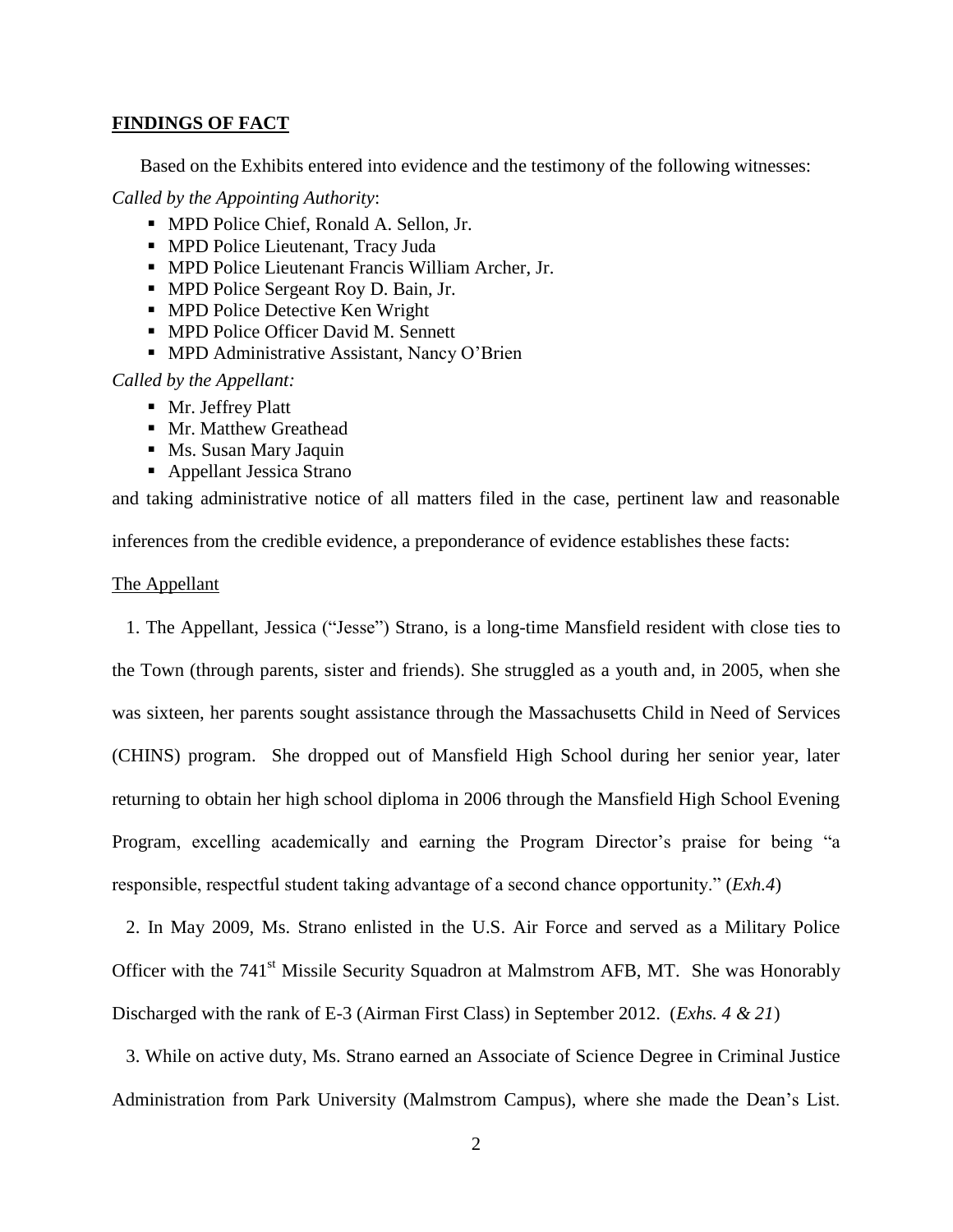She pursued a Bachelor's Degree in Criminal Justice/Law Enforcement through Park University (Hanscom Campus) and is 20 credits shy of a degree, with a 3.53 GPA. (*Exhs.4, 12 & 21*)

4. After discharge from the Air Force, Ms. Strano moved back to Mansfield. In 2013, she obtained a Class "C" License to Carry through the MPD. She also went through an acrimonious divorce from her husband whom she married in 2009. She was unemployed until August 2013 when she took a job as an unarmed security officer.(*Exh. 4*)

5. While employed as a security officer, Ms. Strano provided private security services to a wealthy Boston area CEO, including perimeter security and event security, as well as personal services such as transportation, dog-walking and trash disposal. She sometimes, but only rarely, confronted trespassers and curiosity seekers. She generally worked a 4PM-12AM shift alone and was relieved by her supervisor, Jeffery Platt, who worked the night shift. (*Exh. 4; Testimony of Appellant & Platt*) 3

6. In or about March 2014, Ms. Strano began a dating relationship with J.P., to whom she had been introduced through her father. J.P. worked for the Massachusetts Department of Correction as a Correction Officer at MCI Concord, MA. (*Exh. 4; Testimony of Appellant)*

7*.* J.P. was "no stranger" to many MPD Officers. In February 2013, Officer Sennett had pulled over J.P. for traffic infractions and his female passenger, a suspected shoplifter, was arrested on three outstanding warrants. In December 2013, the woman died of a heroin overdose at J.P.'s home. (*Exh.4;Testimony of Appellant, Sellon & Sennett*)

8. Ms. Strano learned from her father about the death of J.P.'s former girlfriend, but he told her little about the woman or how she died. There were "rumors" that she had hung herself. He suggested Ms. Strano talk to J.P. which she did several months into the relationship. J.P. was not

<sup>&</sup>lt;sup>3</sup> Mr. Platt was called to testify about his claim that the security component of Ms. Strano's work was a "joke". He was inarticulate, admitted to "memory issues" (attributed by him to a football injury) and, for the most part, never actually observed her work. I give his testimony no weight. (*Exh. 4; Testimony/Demeanor of Platt*)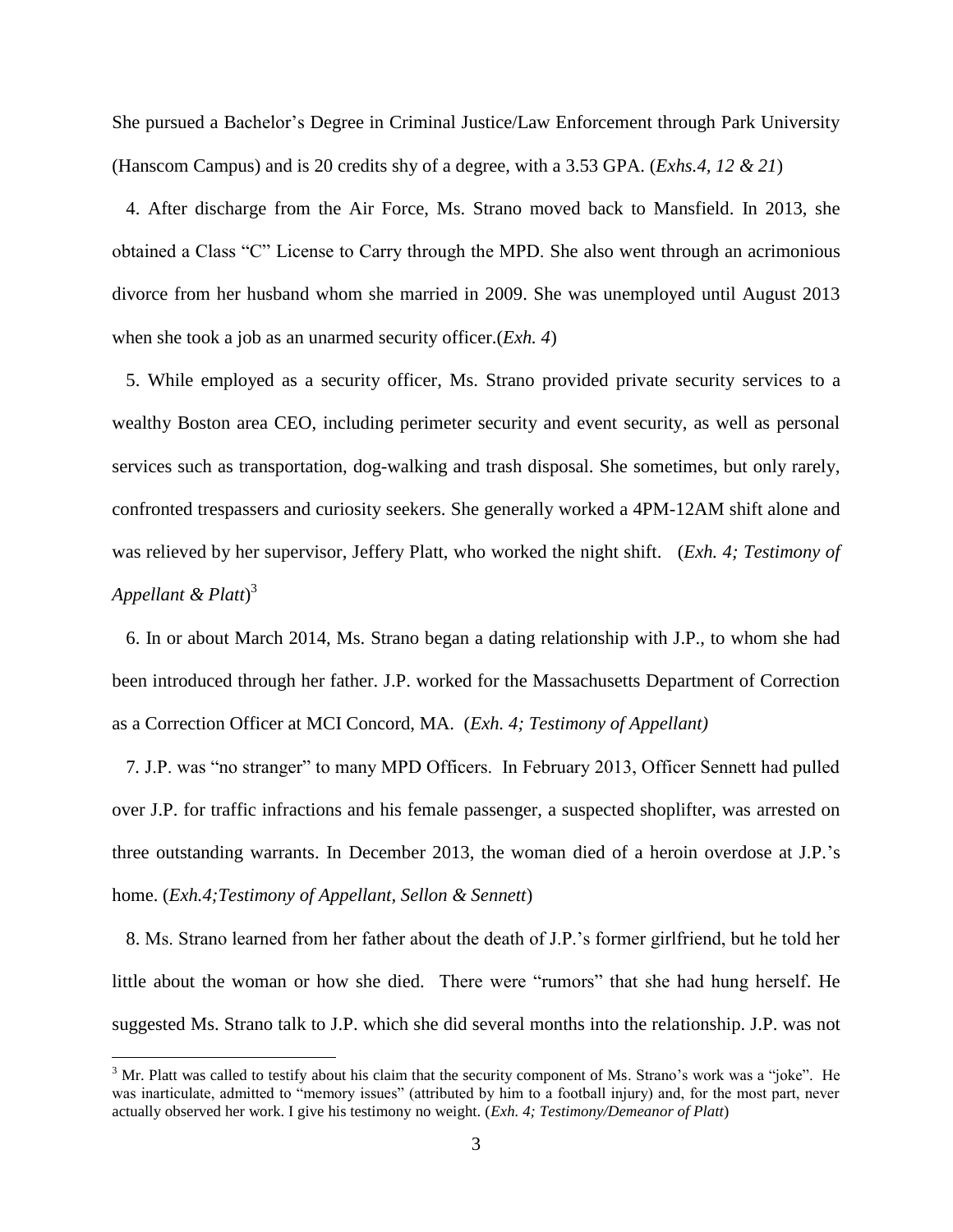completely forthcoming, telling Ms. Strano that the woman was taking pills for depression and pain and "overdosed". Ms. Strano did not inquire further. (*Testimony of Appellant*)

9. In July 2014, J.P. was arrested by the MPD for OUI, and lost his driving license for nine months. Ms. Strano bailed him out of jail. J.P. moved in with Ms. Strano and she drove him to and from work during that nine-month period, while he lived with her. A few months later (about May 2015), Ms. Strano and J.P. broke off the relationship. She has not had contact with him since. (*Exh. 4; Testimony of Appellant & Sennett)*

10*.* On Saturday, June 20, 2015, at a party for Ms. Strano (her birthday was a few days earlier), Ms. Strano met K.T., whom had come to the party with another friend of Ms. Strano. They met for a drink that evening with her father. He accompanied her on a "Walk For Cancer" on Sunday. He also visited her home several times later that month. (*Exh.4; Testimony of Appellant*)

11. A few days after meeting Ms. Strano, K.T. told her that he was going to court and needed money for a case that "had to do with his children". She loaned him some money on his promise that he would repay her by the following Monday. When the weekend passed without repayment, Ms. Strano realized that K.T. had taken advantage and stole money from her. (*Testimony of Appellant)*

12. Thereafter, Ms. Strano had sporadic contact with K.T. She sometimes found him in the company of another female [A.F.]. Following one such encounter in the early morning hours of July 1, 2015, Ms. Strano reported to the Norton Police Dep't that A.F. was harassing her, that she was concerned for K.T., and asked the police to check on his well-being. On July 2, 2015, Ms. Strano again reported a fight between K.T. and A.F. (*Exhs. 4 & 13; Testimony of Appellant*)

13. Also, about this same time, Ms. Strano began receiving disturbing text messages from K.T. which prompted her to contact K.T.'s mother. Ms. Strano told K.T.'s mother. Ms. Strano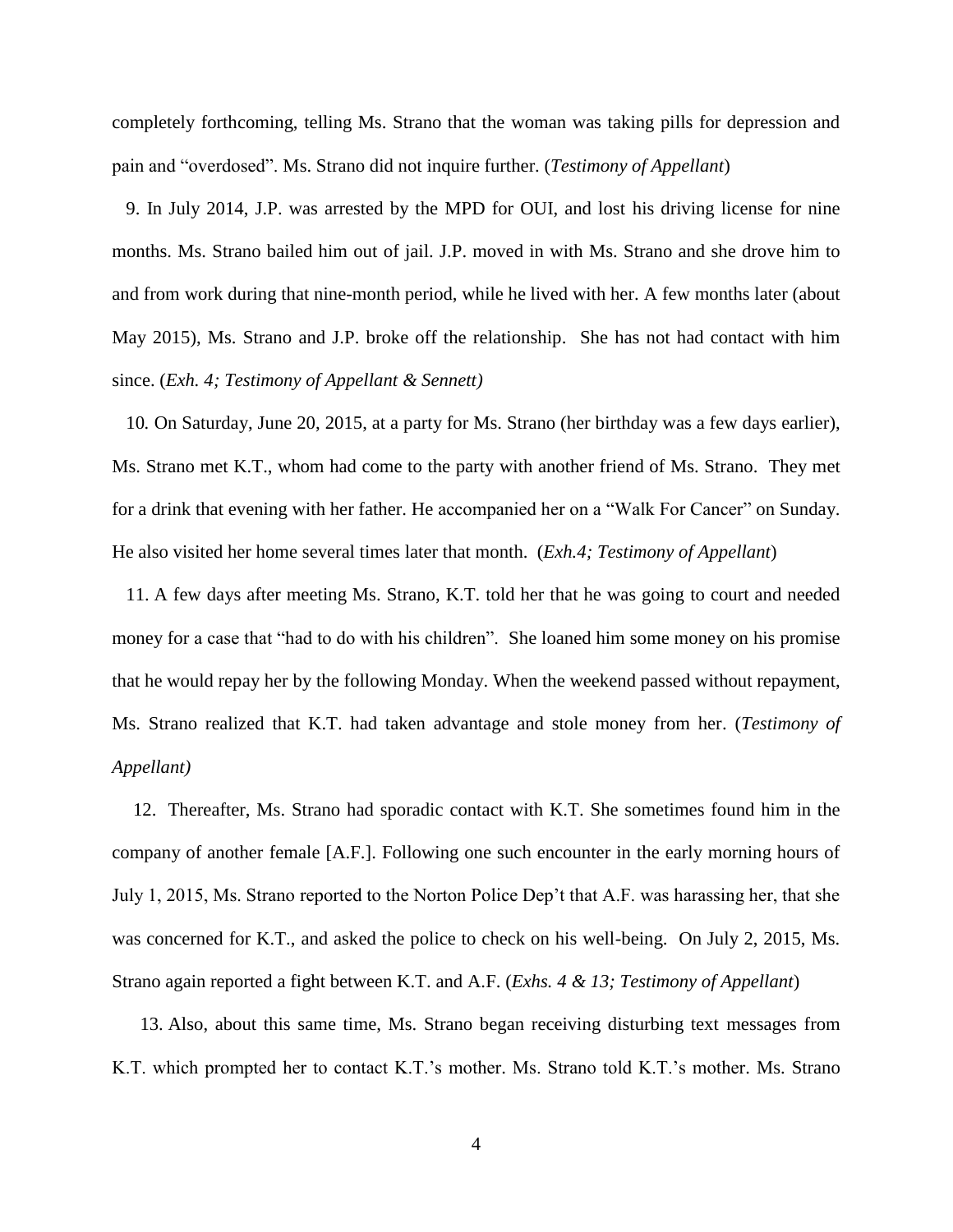learned that K.T. was homeless. She learned K.T. may be using the office building where his mother worked to sleep at night and she was afraid if he didn't find another place to live soon, her own job could be in jeopardy. (*Exh. 4; Testimony of Appellant & Jaquin*)

14. In the early morning on or about July 15, 2015, Ms. Strano was on her way home from work when she spotted K.T. in the parking lot of the office building where his mother worked. They engaged in conversation until interrupted by MPD Officer Titus who ordered them to disperse. At that time, or shortly thereafter, K.T. told Ms. Strano that "because of what happened" in the court case, he lost his job, but, was just hired by a landscaper and needed money to get pants and boots for the new job. At this point, Ms. Strano was wary, but wanted her money back. When K.T. said he couldn't get the money from his mother, Ms. Strano brought K.T. to Kohl's where she purchased the clothing for him. (*Testimony of Appellant*)

15. On July 21, 2015, K.T. contacted Ms. Strano and said he would meet to pay her back some of what he owed. She and K.T.'s mother traveled separately to Norton to meet K.T., who was with A.F. K.T. didn't have money on him but said they should follow him and he would get it. A 45-minute caravan through several towns ensued ending back at Wheaton College. Ms. Strano never received any money. (*Exh. 4; Testimony of Appellant & Jaquin*)

16. On or about July 27, 2015, K.T.'s mother initiated a Section  $35<sup>4</sup>$  proceeding against K.T. and he was confined to a residential rehabilitation home in Taunton. At some point thereafter, K.T.'s mother asked Ms. Strano to bring some food to K.T. at the rehabilitation home, which she did. That was her last contact with K.T. (*Exh. 4: Testimony of Appellant & Joquin*)

 $^{4}$  G.L.c.123,§35 provides for a court order to involuntarily commit someone who has an alcohol or substance abuse disorder that is likely to cause serious harm for the purpose of in-patient care up to 90 days. Ms. Jaquin knew K.T. had a "dark history" with the criminal justice system that was "well known", that he suffered from alcohol abuse. She suspected (but did not know "for sure") that he abused drugs. (*Testimony of Jaquin*)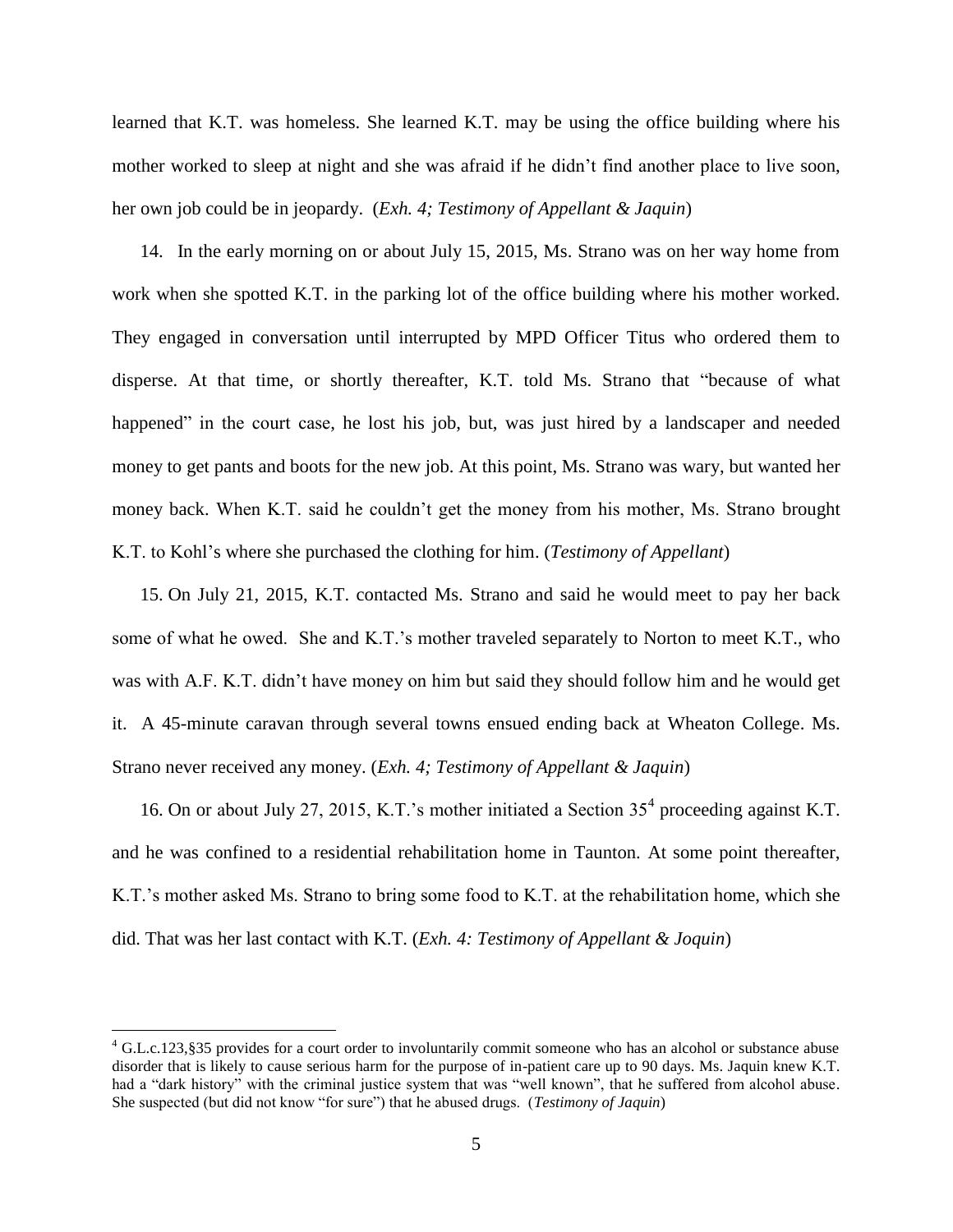17. Realizing that further efforts to be repaid were futile, Ms. Strano went to the MPD to file a complaint against K.T. for larceny. She met with Det. Wright, who informed her that K.T. was well-known to the MPD, but he did not elaborate. In fact, K.T.'s MPD "in-house packet" included incident concerning K.T.'s past involvement with the MPD dating from 2006. He told her that her actions were considered a "gift" and K.T. could not be prosecuted for larceny. (*Exh. 4; Testimony of Appellant, Sennett & Wright)*

18. I believe Ms. Strano's testimony that she knew nothing about J.P.'s or K.T.'s past history with the MPD when she began each of those two relationships. No percipient evidence proved otherwise. (*Testimony of Appellant, Sennett, Archer, Wright, Juda, Bain, Sellon & Jaquin*)

### The 2015 MPD Hiring Process

19. In April 2015, Ms. Strano took and passed the civil service examination for municipal police officer and her name appeared on the eligible list established on October 2, 2015. (*Exh. 2*)

20. On December 14, 2015, the MPD received Certification #03455 issued by the Massachusetts Human Resources Division (HRD), which authorized the MPD to hire one fulltime municipal police officer from the names listed on the Certification. (*Exh. 2*)

21. Ms. Strano and four others signed Certification #03445 as willing to accept appointment to the position of an MPD police officer. Ms. Strano's name was ranked second. (*Exhs. 2 & 4*)

22. The MPD is a municipal police force, appointed by the police chief, subject to civil service law, serving the Town of Mansfield, MA (pop.~24,000). The MPD employs 35 full-time sworn officers, 20-25 part-time police officers, 9 civilian dispatchers and several other civilian personnel. Four of the full-time police officers are female. (*Testimony of Sellon & Sennett*)

23. The current Police Chief, Ronald A. Sellon, Jr. started his career with the MPD in 1996, and became Police Chief in 2012. As Police Chief, he has hired six full-time patrol officers, the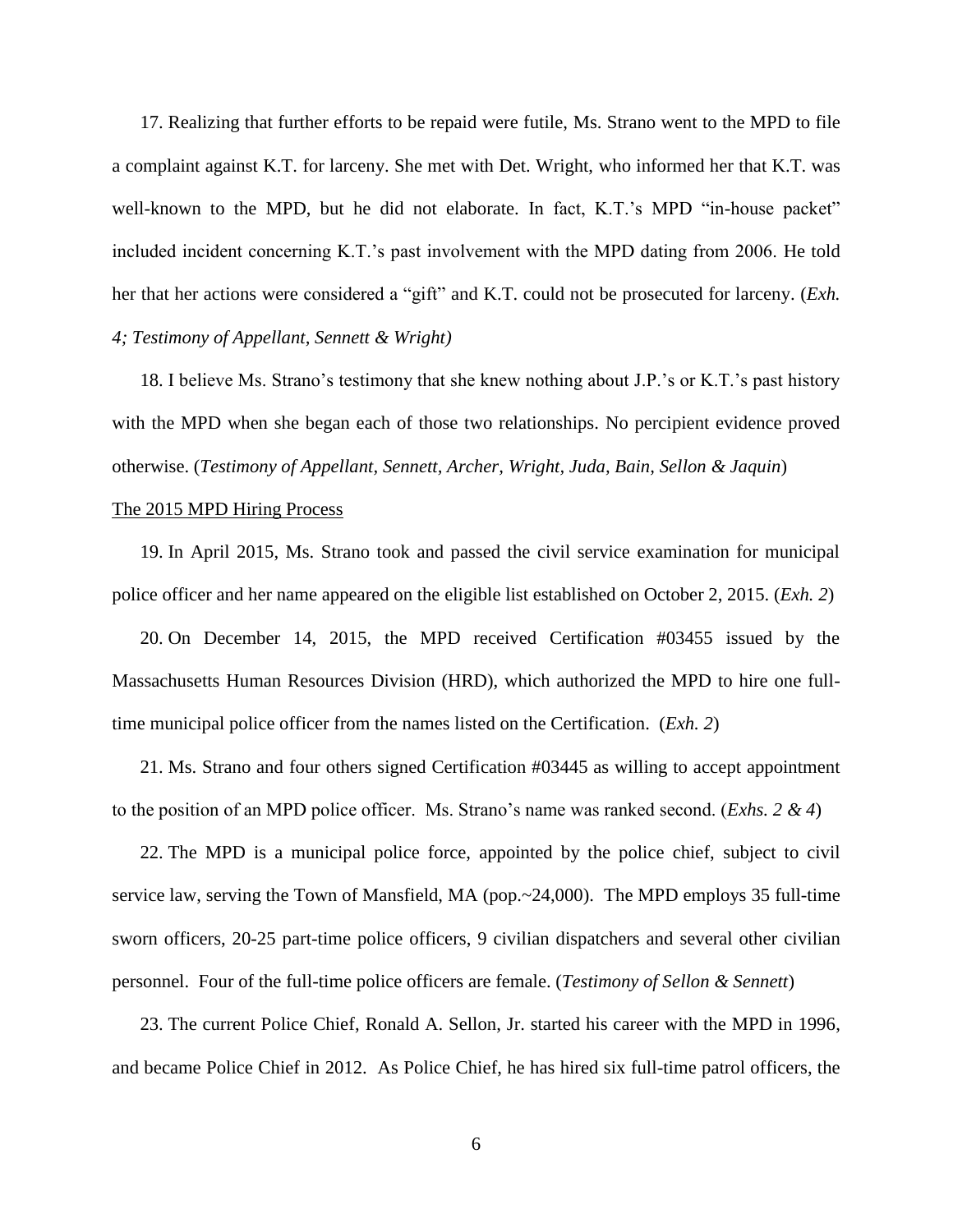first of which was female. He also has hired approximately 16 part-time reserve police officers, of which five are female and one is Asian-American. He has promoted two females – Tracy Juda to Police Lieutenant in 2013 and Nicole Boldrighini to Detective in 2015. (*Testimony of Sellon*)

24. On or about December 29, 2015, the five candidates who signed Certification #03455 received an application packet and "conditional offer of employment" (more appropriately an "invitation to apply") to be returned the following week, subject to submission of the completed application and required documentation, a background investigation, an interview "during which time the candidates will be measured against each other", no "disqualifying information" is found, a physical aptitude test and a psychological exam. (*Exhs. 4 & 5; Testimony of Sellon*)

25. Ms. Strano duly returned a completed packet on or about January 7, 2016. As part of her application, she answered: "NO" to the question: "Have any. . . licenses [including your Driver's License] ever been suspended or revoked in this or any other State?" (*Exh. 4 [Page14 of 21]*)

26. In the section of the application that required disclosure of "Current/Former Significant Other" relationships, Ms. Strano listed three persons: (1) [K.T.], unemployed, "boyfriend" "From June 2015 To June 2015"; (2) [J.P.], Corrections Officer, "boyfriend" "From March 2014 To May 2015"; and (3) [C.T.], "Former Spouse married Dec.2009, "From Jan 2008 To March 2013". (*Exh. 4 [Page 13 of 21]*)

27. An MPD officer was assigned to conduct Ms. Strano's background investigation. He had not known her previously. She "carried herself very well" and they had a "good rapport." His 23 page (single-spaced) report references, among other things, the following:

#### **Criminal History**

- No criminal history
- MPD In-House Check: The applicant makes no fewer than 11 appearances in the MPD logs for a number of reasons including minor motor vehicle infractions dating back to 2006 (she was the Reporting Party in five of those cases for anything from reporting a DMV to an injured turkey in the road.)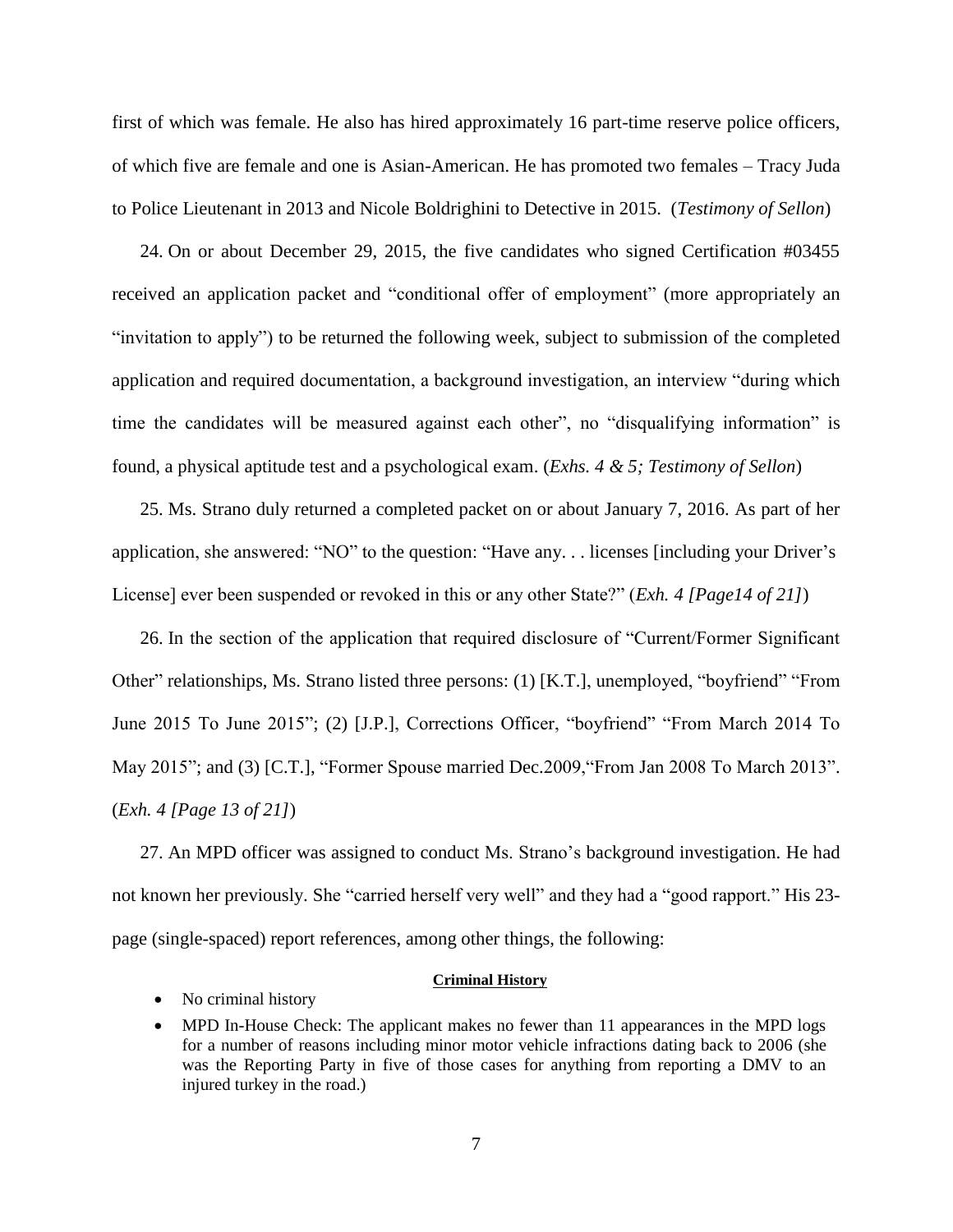- Reports about Ms. Strano's interactions with K.T.
- Report of a 2005 juvenile incident (when Ms. Strano was 16 years old, in which then Officer Archer had taken her into custody.
- Inquiries to eleven (11) other local law enforcement agencies reporting other incidents involving K.T. in July 2015.
- Information known to the officer about K.T. and J.P.

# **Applicant Interview**

I had the opportunity to interview the applicant on two occasions, the first being a brief & unplanned meeting while canvassing her neighborhood on Sunday, January 10, 2016. I decided that I wanted to see the interior of the applicant's home to get a sense of how she lived. On this day, Strano invited me into her duplex, which was neat and tidy with the exception of some Christmas decorations in the process of being packed away until next year. Apparently, I had woken up the applicant, who had worked overtime the night before. She handled my intrusion with grace. After apologizing and then writing down her work schedule so I wouldn't repeat today's inconvenience, she made a statement that piqued my interest. She (sheepishly) told me on my way out the door that, when I looked at her application, I would see that she had made "*bad choices in men*."

I conducted a more formal interview of Strano on Sunday, January  $17<sup>th</sup>$ , 2016 . . . at the Mansfield Police Department. The applicant looked professional in a Security Officer uniform and conducted herself in a professional manner. . . .

. . . When asked if the MPD ever responded to her house, she recalled then-Officer Archers report . . . almost verbatim, attempting to hide nothing. . . .

I focused on her MPD In-House appearances beginning with her most-recent boyfriend, [K.T.]. I asked why she would date someone like [K.T.] when she's trying to become a police officer. She claimed she did not know anything about [K.T.'s] criminal record or substance-abuse histories . . . She then said she didn't have any contact with him after discovering his past history. . . .[T]he last time she saw [K.T.] was when she visited him at rehab in Norwood. We then moved on to Strano's previous boyfriend, [J.P.]. She said that their relationship began when her father met [J.P.] . . . . She stated that [J.P.] eventually moved in with her and then lost his license (when he was arrested for OUI by the MPD in July of 2014) and she *"drove him to work".* . . [S]she ended the relationship and hasn't spoken to [J.P.] since May of 2015. . . .

I asked Strano why she had written on her MPD application that none of her licenses had ever been suspended when her KQ showed that her MA Driver's License had been suspended two times for non-payment defaults back in 2005 & 2006. She claimed she did not know her license had ever been suspended (she was 17 & 18 years of age, respectively . . . .)<sup>5</sup>

I asked Strano why she had a PCF number if she had never been charged with a crime. . . . \*Note: [The Juvenile Probation Officer] . . . said that it was highly likely events happened exactly the way Strano described them . . . "back in those days."

### **Recommendation**

The applicant has a lot of positive characteristics to focus on. She comes from what some people I interviewed have termed a "strict" family and appears to have gone through, but overcome, a troubled teenage past. She has been a hard-worker since she was in high school and continues to be driven to this day, earning an Associate's Degree while an active Airman in the USAF and continuing to work

<sup>&</sup>lt;sup>5</sup> The question about license suspension was based on the Driver's History (KQ) obtained by the background investigator. At the Commission hearing, Ms. Strano produced a Massachusetts RMV document which proved that the investigator's interpretation of the Driver's History was erroneous and that, in fact, her license was never suspended. (*Exhs. 4 & 9; Testimony of Appellant*)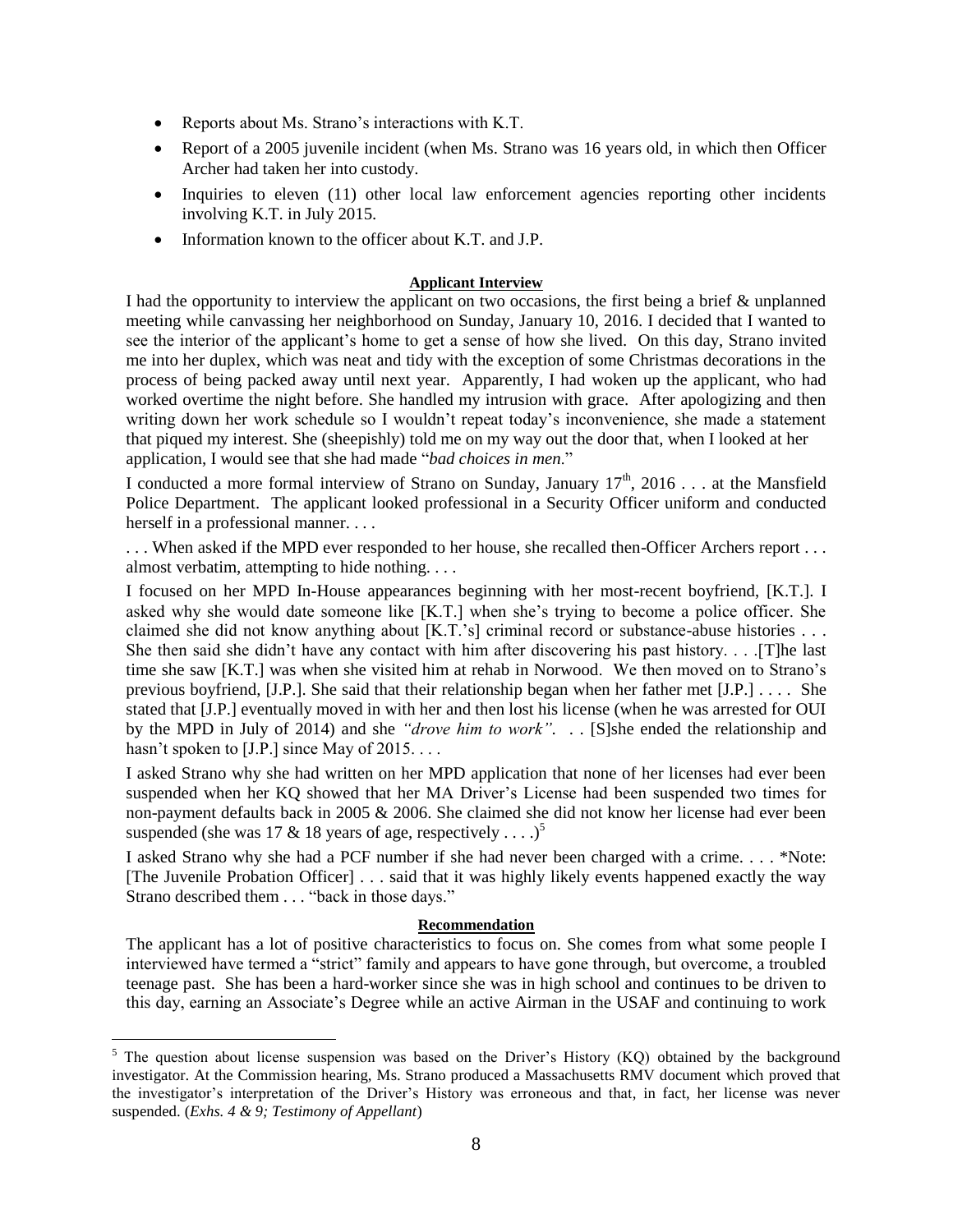toward a Bachelor's Degree while employed full-time in the private security field. Friends describe her as somebody who helps others, often to her own detriment. She appears to be dedicated to achieving her law enforcement dreams and conducts herself impressively in person.

One could also argue that failing out of high school in her junior year; a two-year stint in the USAF without deployment followed by a year of unemployment; an unfinished Bachelor's Degree after six years of college; and a job in private security described by the applicant's supervisor as a "joke" hardly places her in the same category as some of our high-quality recent hires . . . .

But even more damaging is the fact that Strano has made, in her own words "bad choices in men" and appears to be setting a pattern in doing so. Her ex-husband was described by an associate of the applicant as "a dirtbag" . . . . He was followed by Mansfield's own [J.P.], a man with obvious substance abuse (alcohol) issues and a history with the MPD that includes his girlfriend overdosing on heroin and then dying while with him at home. An undocumented domestic disturbance when [J.P.] and Strano broke up . . . resulted in Strano apologizing door-to-door to her neighbors . . . . After [J.P.] came career criminal [K.T.], well-known to the MPD and a plethora of other local and not-so-local police departments as a substance-abuser who literally makes his living as a shoplifter. Strano dated [K.T.] as recently as six months ago which is, in my opinion, undeniably the choice of somebody who is looking to sabotage their own chances of a career in law enforcement. . . . Strano was described by [friends] . . . as somebody who "puts others before herself too much and burns out" and . . . "like Mother Teresa" . . . . I shudder to think of who she may choose to have a relationship with next. If we were to hire her, one would be left to wonder how the reputation and credibility of the Mansfield Police Department could be affected by her next choice in a partner.

(*Exhs. 4 & 13*)

28. As part of the application process, the MPD required a copy of the applicant's high school diploma. Ms. Strano left her diploma with her mother prior to leaving for military service and it was lost. She went to Mansfield High School, as well as searched on line, in an attempt to obtain a duplicate without success, and so informed the investigator. (*Testimony of Appellant*)

29. Also, MPD routinely verified an applicant's employment history and interviewed supervisors. Ms. Strano signed releases that authorized the MPD to obtain this information. When Officer Sennett attempted to obtain information about Ms. Strano's current employment with Allied Barton/SOS Security, it declined to respond. He asked Ms. Strano to provide him with her complete personnel file but she, too, was directed by the company to an on-line resource where she was able to obtain a "proof of employment" only. (*Exh. 4; Testimony of Appellant*)

30. The background investigations (several different investigators were assigned to conduct the investigation of the five candidates) were supervised by and submitted to Detective Sergeant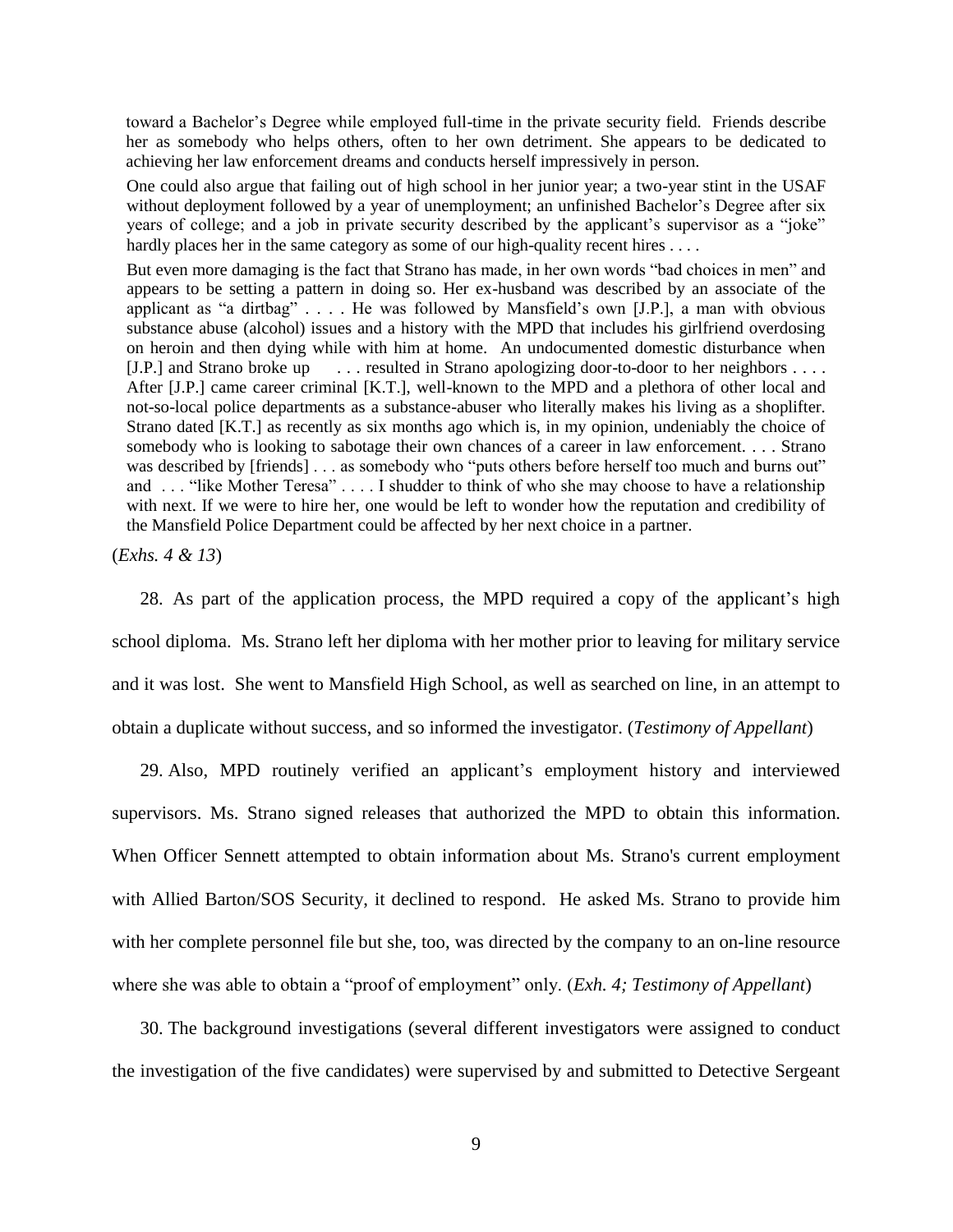Crossman who reviewed the reports and submitted them for further review by one of the three MPD Lieutenants, in this case, Lieutenant Thompson. Thereafter, Chief Sellon established an interview panel, consisting of the two other Lieutenants (Tracy Juda [23 years with the MPD] and Francis William Archer [22 years with the MPD]), one Sergeant (Roy D. Bain, Jr. [21 years with the MPD) and one Detective (Ken Wright [17 years with the MPD]). (*Testimony of Sellon, Juda, Archer, Bain & Wright*) 6

31. In early February, each of the five candidates was contacted and interviews were arranged for February 19, 2016. Ms. Strano was serving on jury duty and said, if she could not get released in time, she would call to reschedule. She was placed last on the schedule (for 1:00 pm) and was the final interview of the day. (*Exh. 20; Testimony of Appellant, O'Brien & Greathead*)

32. The interviews were conducted in a semi-structured format. Prior to the interviews, the panel members briefly reviewed the candidates' MPD application packets and background investigation reports. Each panel member selected three questions from a matrix of 37 possible questions. These questions were to be asked of each candidate, with the opportunity for followup as needed. (*Exhs.7,11,12,17,18,19;Testimony of Sellon, Juda, Archer, Bain & Wright*)

33. During and/or immediately following the interview, each panel member completed an Interview Report on which they scored each candidate on a scale of 1 (low) to 5 (high) in 10 categories. (*Exhs. 4, 5, 14, 15 & 16; Testimony of Juda, Archer, Bain & Wright*)

<sup>&</sup>lt;sup>6</sup> Chief Sellon's practice was to ensure that no officer involved in conducting or reviewing a candidate's background investigations was assigned to the interview panel, but an officer's prior encounters with a candidate was not considered a reason to disqualify the officer from participating in the process so long as appropriate disclosure was made. I note that, as described earlier, Lt. Archer had responded to the 2005 incident involving the CHINS issue which Ms. Strano vividly recalled to Officer Sennett during her background interview and which he extensively described in his investigation report. Also, Detective Wright had met with Ms. Strano when she sought a criminal complaint against K.T for larceny, which was not pursued because Detective Wright believed no crime had been committed. (*Testimony of Sellon, Archer & Wright*).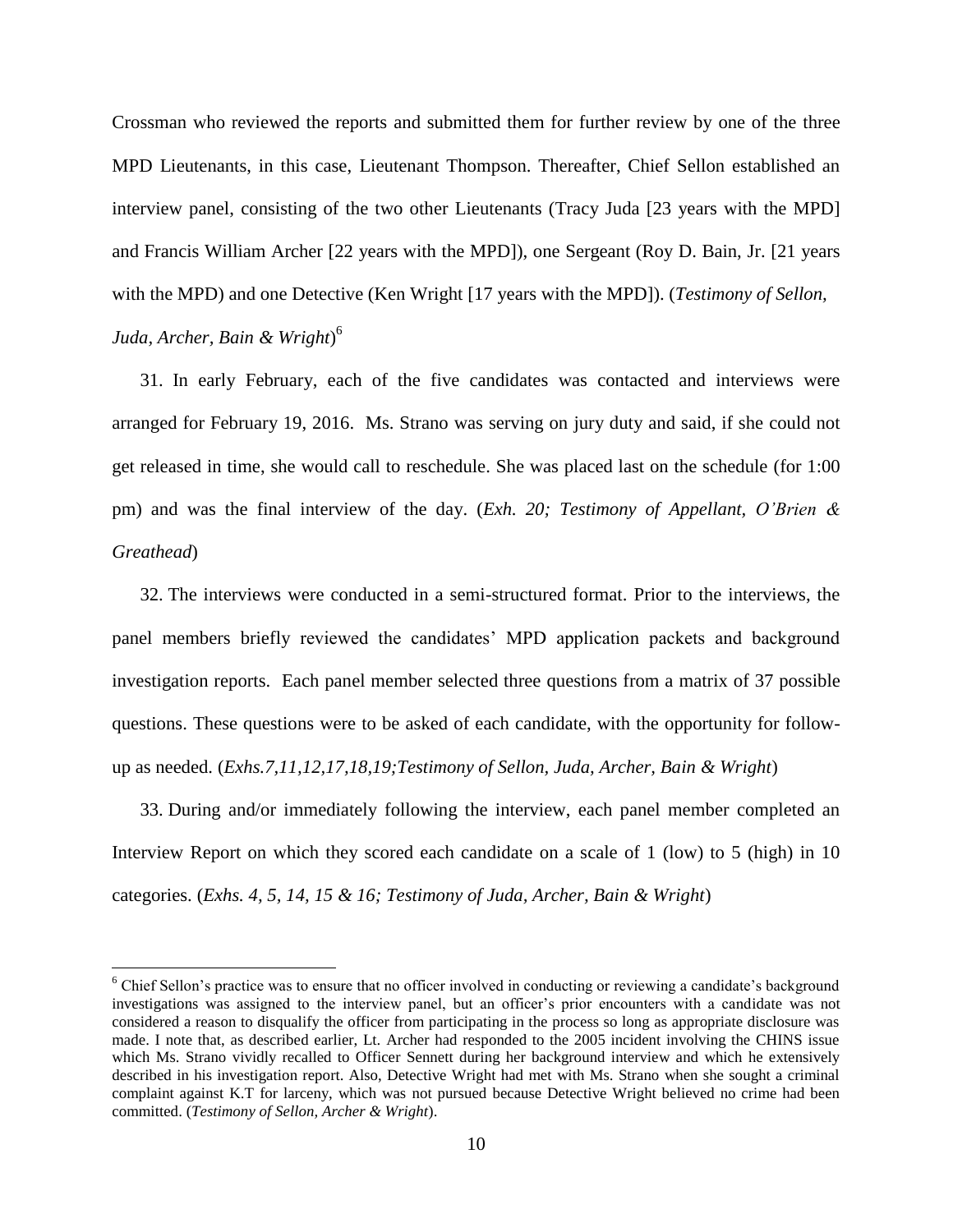34. According to MPD's standard practice, each interview must be video recorded. Chief Sellon relied on viewing the video record as an "extremely important" tool to reach his hiring decision as well as to serve as an important "check and balance on the interview process" and to insure "transparency" that individual bias or other misperceptions did not enter into the interview process which would require his further attention. (*Testimony of Sellon & Juda)*

35. Upon completion of each interview, the candidate received an assignment to prepare a four page research paper to be turned in to the MPD the following Monday morning at 0800 sharp on the topic of "Intelligence-led Policing".<sup>7</sup> These papers were reviewed by Lt. Thompson, the one Lieutenant who did not sit on the interview panel. (*Exhs. 4, 5 & 8;Testimony of Sellon*)

36. As the appointing authority, Chief Sellon made the final decision. He looks for a person who thinks on his/her feet, handles stress, can problem solve, is articulate, flexible and adaptable, all of which are essential traits of a successful police officer. (*Testimony of Sellon*)

37. Prior to making a decision, Chief Sellon followed the practice he has employed in all prior hiring processes for the past three years. He discussed the candidates with the two Lieutenants on the interview panel (Lt. Archer & Lt. Judas) and the third Lieutenant who graded the research papers (Lt. Thompson). Lt. Archer and Lt. Judas informed Chief Sellon that there was no "stand out", that Candidate C.S.'s interview was "difficult" but "adequate" and that they both believed Ms. Strano's interview was "one of the worst ever." Chief Sellon, along with Lt. Thomson, then began to view all the videos and score sheets to confirm how their perceptions

 $<sup>7</sup>$  "Intelligence-led Policing" is a business model and philosophy that, in broad terms, espouses an emphasis on crime</sup> prevention and targeted problem-oriented and neighborhood policing practices informed through data-driven intelligence, as opposed to "randomized patrolling" and "handcuffs" to catch criminals, i.e., "arrest your way" to reducing crime rates. Chief Sellon drew on these principles to develop his own vision of best-practices in policing, including the formation of a Problem-Oriented Policing Unit within the MPD (to which Officer Sennett had recently been assigned), tasked to focus on what Chief Sellon called "quality of life" issues, such as attacking substance abuse through proactive intervention, and using MPD officers to seek out users and steer them to treatment instead of incarceration. (*Testimony of Sellon & Sennett*)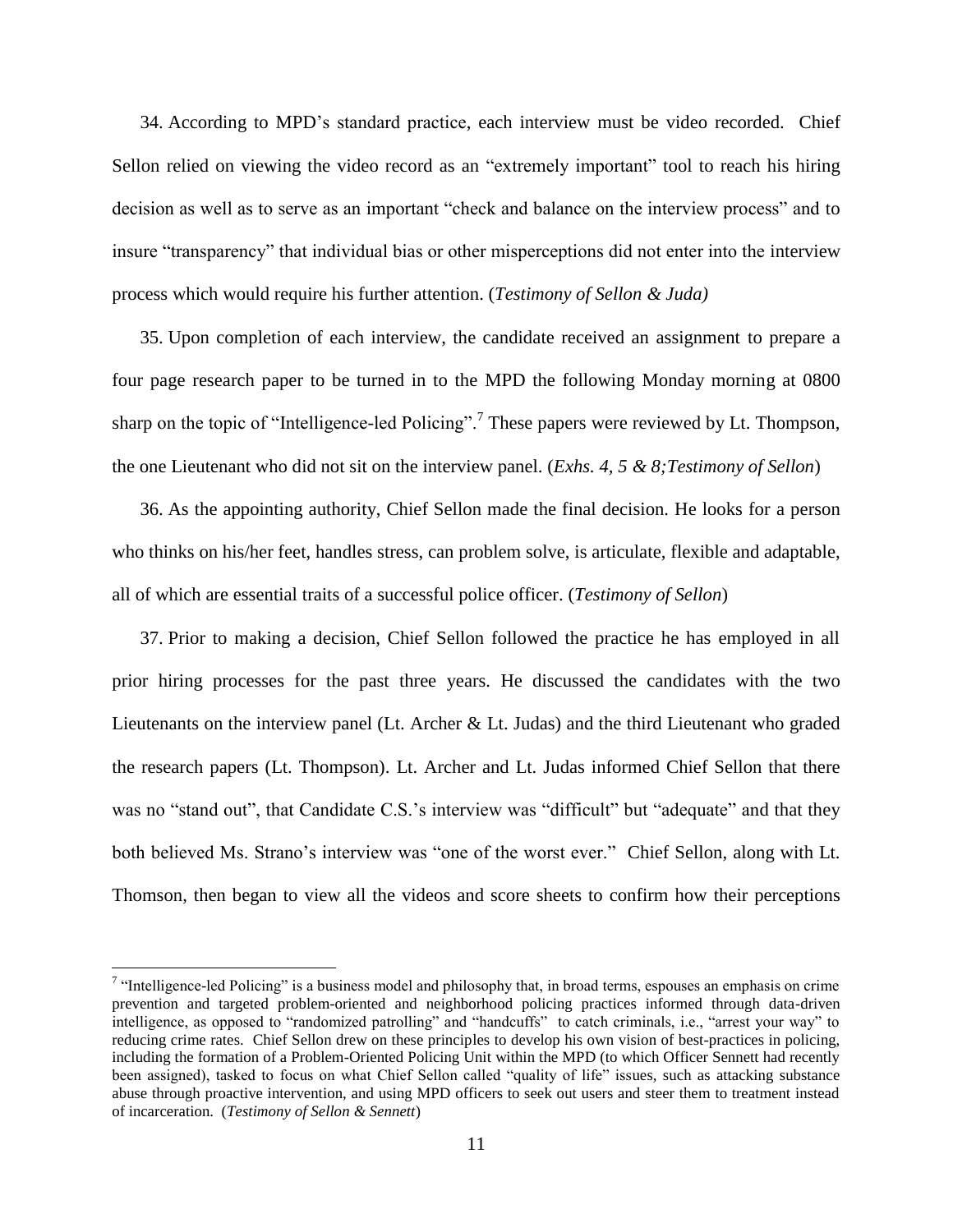matched those of the interview panelists. Finally, they reviewed the background investigations and the research papers (*Testimony of Sellon & Juda*)

38. In the course of Chief Sellon's review, he discovered that the interview tape had been allowed to run out during the interview of Candidate C.S. Only the first eight minutes of that interview were recorded. In the absence of a video record, Chief Sellon's made his evaluation of C.S. based on the score sheets and input from conversations with the interview panelists that C.S.'s interview was "adequate." (*Exh.11; Testimony of Sellon & Juda*)

39. During their Commission testimony, the interview panel members gave generally consistent recollections of Ms. Strano's interview, stating it was "painful" and "difficult to watch", recalling that Ms. Strano admitted to being unprepared, "sat at attention", sometimes took long pauses before responding, did not have answers for all questions, those she did answer were mostly "standard" and "one-word" responses and the panel had to "pull information out of her." After watching Ms. Strano's interview tape, Chief Sellon formed the opinion that she had been "wholly unprepared" and her performance was "atrocious". (*Testimony of Juda, Archer, Bain, Wright & Sellon*).

40. As to the interview with Candidate C.S., the interview panel provided somewhat more inconsistent recollections. Lt. Juda, whose gave Candidate C.S. the same overall "substandard" rating of Candidate C.S. as she did to Ms. Strano, said the interview was "difficult for him", because he "doesn't like to talk about himself" and was unable "to talk himself up." Lt. Archer thought Candidate C.S. performed "well", Detective Wright found Candidate C.S. was "friendly, poised, stable". Candidate C.S. was credited with "bringing up" and acknowledging his negative history with alcohol-related issues. (*Testimony of Juda, Archer, Wright, Bain & Sellon*)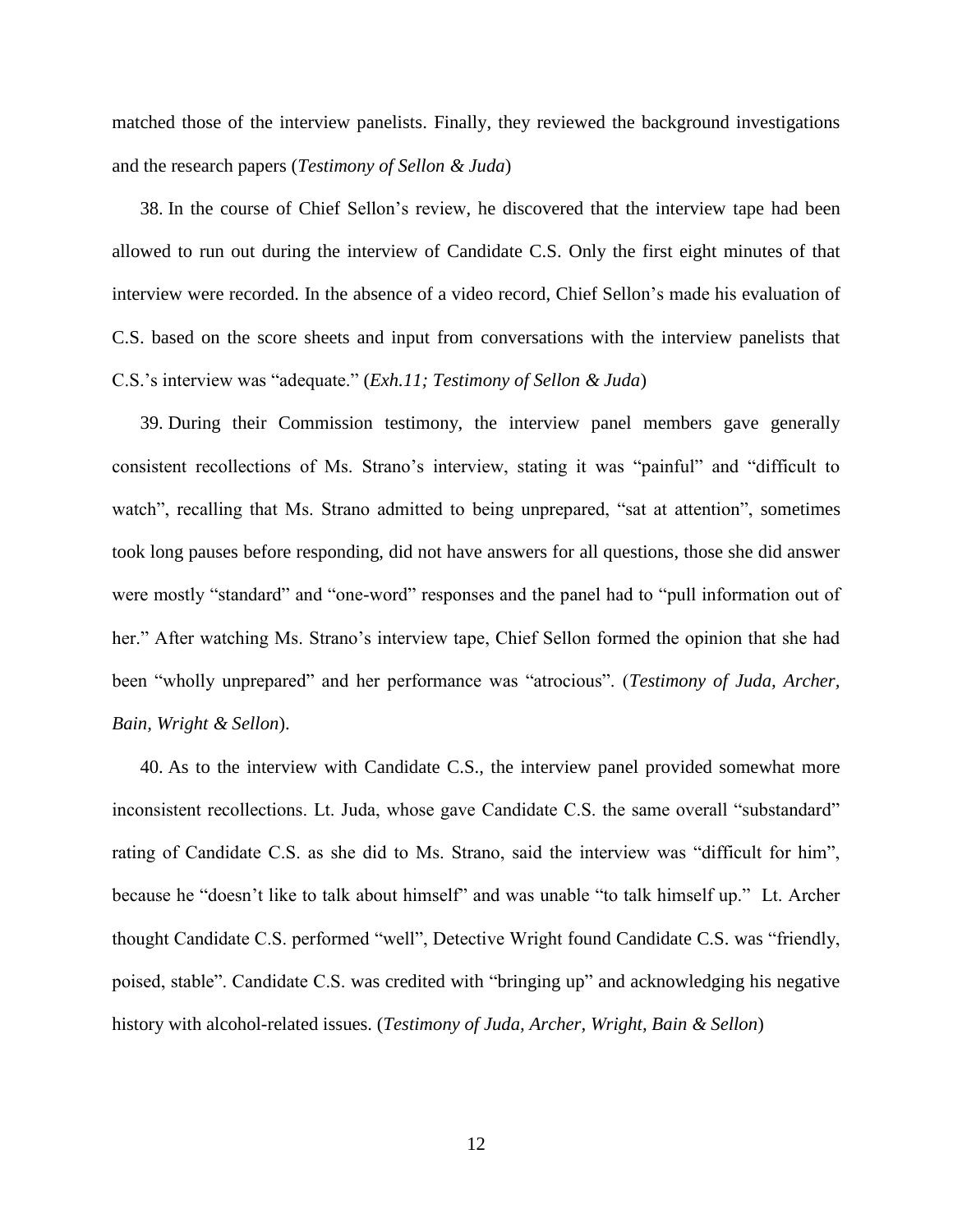41. The interview tapes confirm the interviewers' conclusions that none of the candidates "stood out". Although all interviews proceeded, in general, along the same line of questions, some interviews diverged into subjects that other interviews did not and every scripted question was asked of all candidates. For example, the panel spent time at the outset of the interview with Candidate #1 to ask detailed questions about his "questionable choices in life", but when Ms. Strano mentioned her past "rebellious behavior" and referenced her recent visit with Detective Wright, the panel did not pursue that subject with her. Candidate #4 & Candidate #5 were asked hypothetical questions posing ethical issues (fellow officer seen stealing, etc.) that Ms. Strano and others were not. (*Exhs. 10, 17 through 19*)

42. Ms. Strano did admit she had not "done much" to prepare for the interview, having come directly from court where she had been serving on jury duty for approximately two weeks, erroneously expecting to be meeting for some follow-up on her investigation, not to appear before a formal interview board. The tape also confirms that Ms. Strano's interview lasted about 21 minutes, approximately half the duration of the other candidates' interviews. She was softspoken and her body language and demeanor clearly showed that she was quite nervous. She did take time before answering a few of the questions, but overall, did provide substantive answers to many of the scripted questions and follow-up exchanges. (*Exhs. 10, 17 through 19*) 8

43. Upon completing his review, Chief Sellon selected Candidate C.S., the candidate tied for third and ranked just below Ms. Strano for appointment, bypassing Ms. Strano and Candidate #1 (who was first on the list). Chief Sellon actually believed that Candidate #5 and, possibly

<sup>&</sup>lt;sup>8</sup> For example, she wanted to become an MPD police officer because she had done research on the problems of community and police relationships and wanted to help "build bridges" and "help" others. This prompted an offscript follow-up that asked if she would do it for 'zero dollars", to which she said "probably not" but "would consider it", to which one of the panel members stated that would save them a lot of money. There was further offscript follow-up that "some people don't want to be helped" and how would she handle such people. She replied that she was "well-aware" of that, and said could deal with it and enforce the law against anyone. The one question for which she specifically said "nothing comes to mind" was to name her biggest challenge as a police officer. (*Exh. 10*)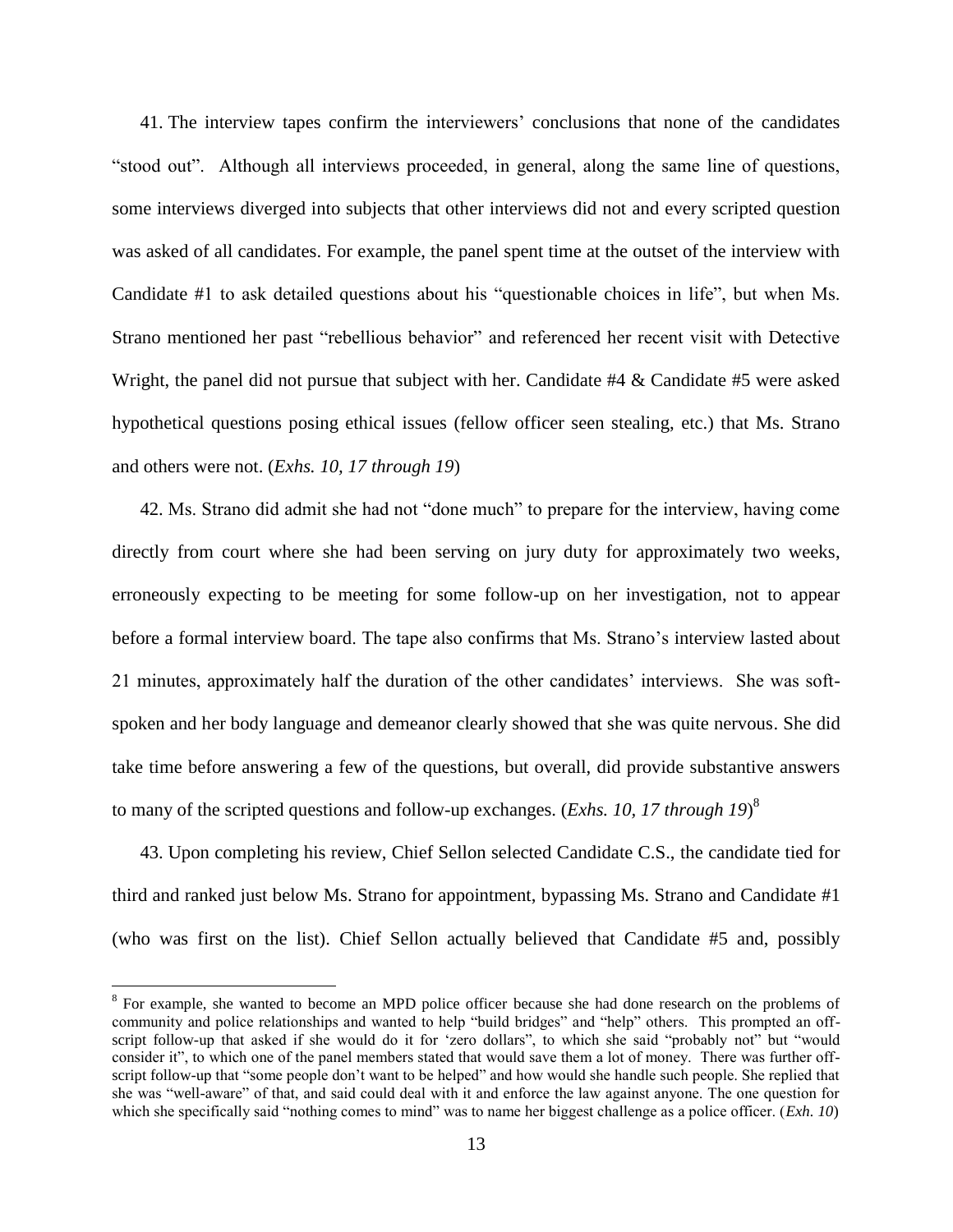Candidate #4, were better qualified than C.S., but neither could be selected as they were outside the "2n+1" formula he was bound to follow. (*Exhs. 2 & 3; Administrative Notice [HRD's Personnel Administration Rules, PAR.0.09]*)

44. Candidate C.S. is a 2012 graduate of Mansfield High School. He was enrolled at Westfield State University and expected to graduate in June 2016 with a Bachelor's Degree in Criminal Justice. He holds a Massachusetts EMT/Basic certificate. While in college, he worked with the Westfield State EMS, volunteered with the Blandford Fire Department and completed the Reserve/Intermittent Police Academy. He had not served as a police officer. He currently worked in the ER at a major Boston hospital. He had no military service. (*Exh. 5*)

45. The officer who conducted C.S.'s background investigation had not completed his investigation report when Candidate C.S. was interviewed, as C.S. had not yet submitted the required credit report and the background investigator had not reported on his interview with the Fire Chief at Blandford Fire Department (whom he visited on-site on February 17, 2016). He did not follow up with Candidate C.S.'s current employer, because his mother "is a surgical nurse so I doubt anyone . . . would give him an honest assessment." The only prior employer with whom the background investigator spoke was the manager of the fast-food store where C.S. worked in 2010 (high school). (*Exh. 5*)

46. The background investigator's final assessment of Candidate C.S. included both "Positive" and "Negative" assessments. Based on my review of this background investigation, along with the entire application packet for Candidate C.S., his record contains information, both positive and negative, about the candidate's prior history and conduct in the application process that would warrant further review and assessment. (*Exh. 5*)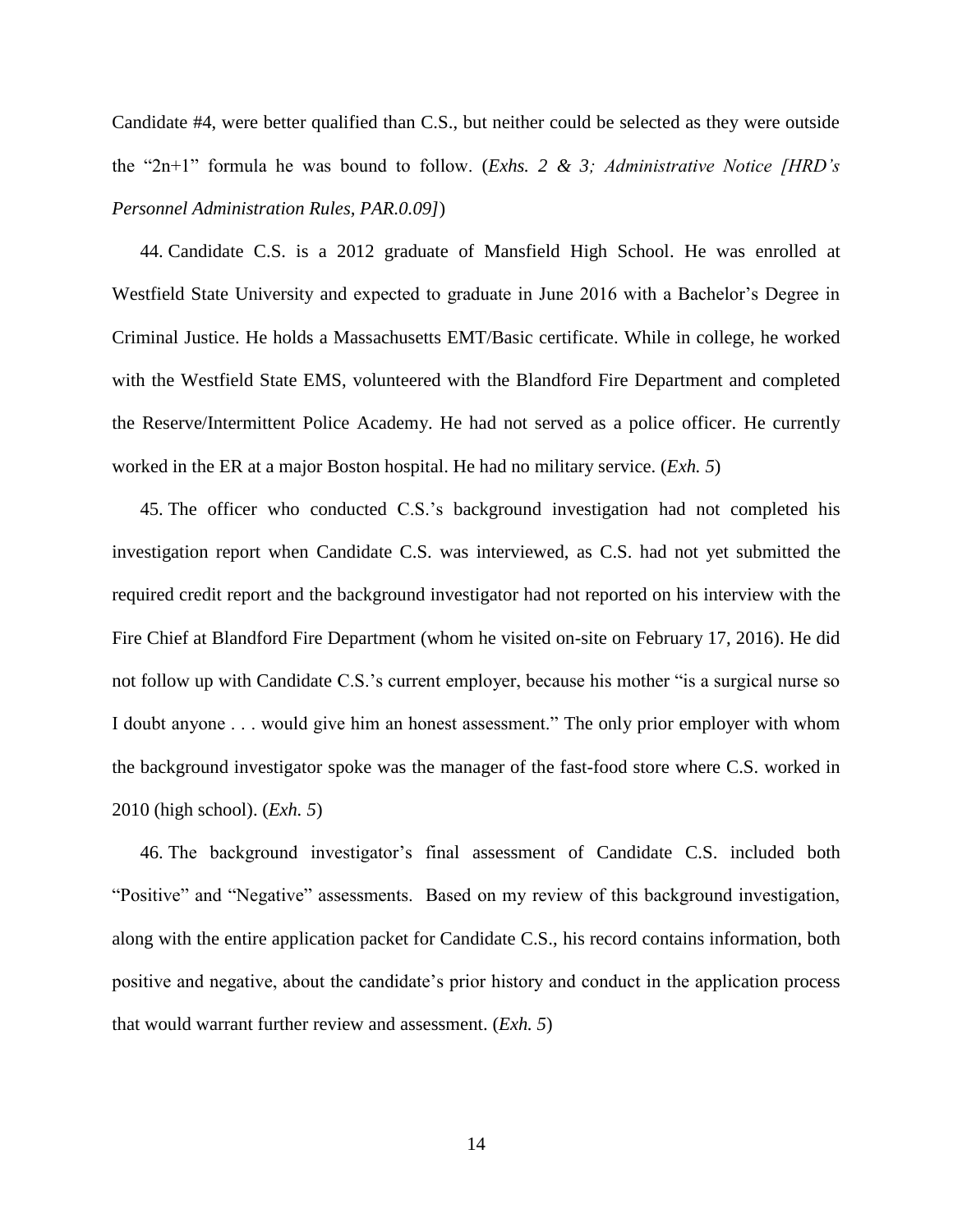47. By letter dated February 24, 2016, Chief Sellon informed Ms. Strano that her application

for employment with the MPD was denied. His letter stated the following reasons for bypass:

A lower scoring candidate fared better in the interview process, and had significantly stronger experience and credentials. . . . The reasons for your non-selection are as follows:

History of improper associations. As recently as this summer you were associating with individuals who would be improper under the rules and regulations of this agency. These associations are not limited to one questionable association but multiple that led you to interact not just with this agency, but other area law enforcement agencies. This led not just the members of this agency to question your judgment but those of outside agencies as well.

Untruthfulness and inability to complete the application process. On page 14 the application asks if "any licenses" to operate a motor vehicle have ever been revoked or suspended in this or any other state. In response to this question you marked "No". However, a check of your drivers' history shows this to not be the case, as that on 1/3/2006 and again on 11/21/2006 your license was suspended. Further you failed to supply the background investigator with the documents he requested multiple times.  $\cdot$  . .

On February 19, 2016 interviews were conducted . . . . At the conclusion of the interviews, the panel found a significant difference in the performance of the lower ranked candidate. . . .

The successful candidate did not have the same issues, performing significantly better in the interview. [I]n being better prepared for the interview also displayed "Stronger relevant experience and credentials" . . . . including "past unblemished law enforcement experience". . . better communications skills, better knowledge, and greater poise.

Chief Sellon's letter concluded by emphasizing the importance of truthfulness to a police

officer's credibility, including reference to the "so-called Brady Rule", as well as the ability to

"follow instructions", citing numerous judicial and Commission decisions on point. (*Exh. 1*)

48. The MPD rule to which Chief Sellon's February 24, 2016 letter refers is found in Section

6.4. 3.9 of the MPD's Rules and Regulations, which provides:

Improper Associations – officers and employees shall avoid regular or continuous associations or dealings with persons whom they know, or should know, are persons under criminal investigation or indictment, or who have a reputation in the community or the Department for present involvement in felonious or criminal behavior, except as necessary for the performance of official duties, without the knowledge and approval of the Chief or the officer's Commanding Officer, or where unavoidable because of family relationships of the officers.

(*Exh. 6*)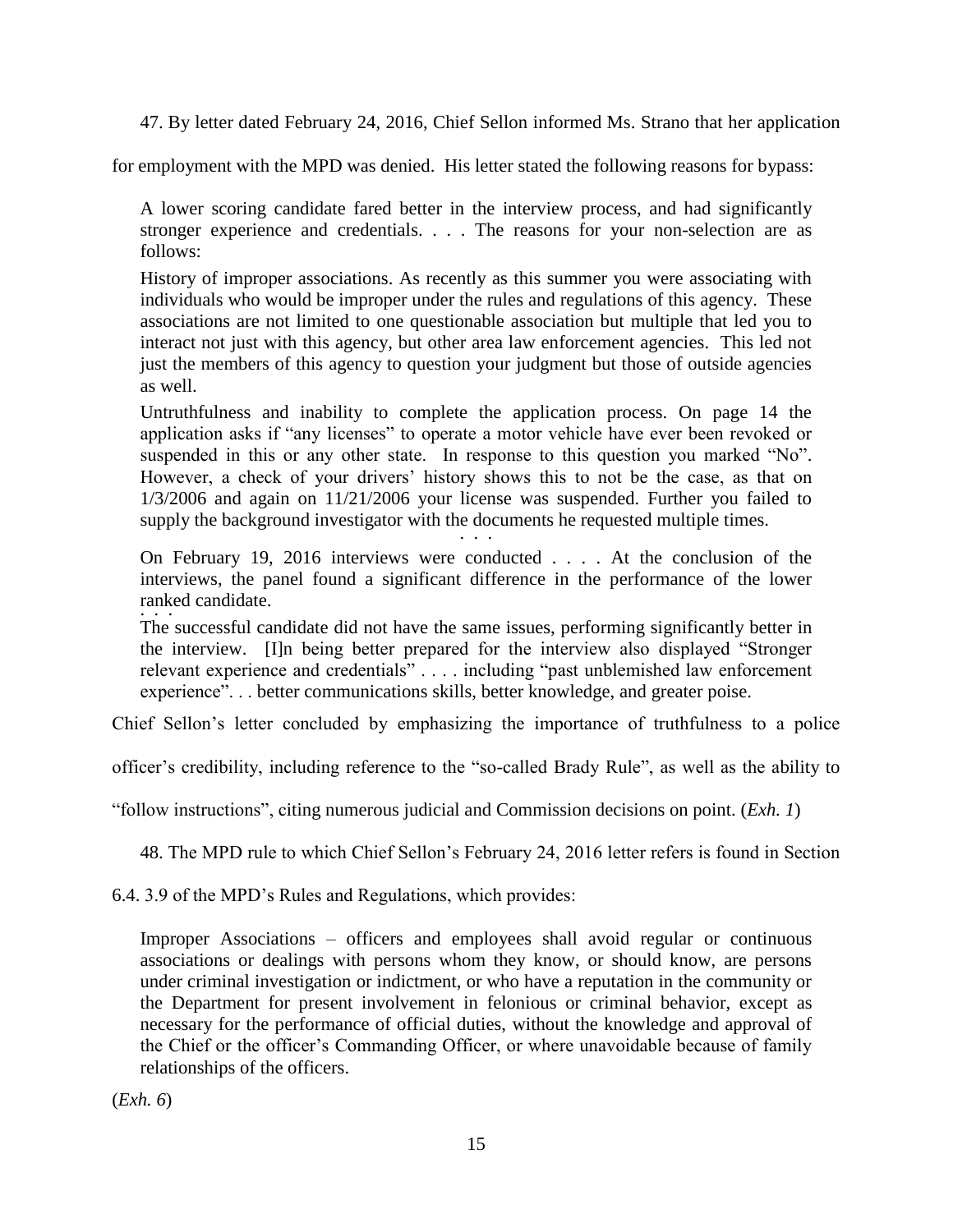49. At the Commission hearing, Chief Sellon elaborated on the basis for his decision to bypass Ms. Strano and to appoint Candidate C.S., standing by the reasons set forth in his February 24, 2016 bypass letter. (*Testimony of Sellon*)

50. Chief Sellon, however, did candidly acknowledge on cross-examination, that, the evidence presented at the Commission hearing did, in fact, establish that Ms. Strano's answer on the application that her driver's license was never suspended is "consistent with the truth". (*Exhs. 4 & 9; Testimony of Sellon*)

51. Chief Sellon also candidly acknowledged that, to his knowledge, "the documents" Ms. Strano allegedly repeatedly failed to provide to the background investigator were limited to her high school diploma. He assumed that she had never responded to the request and he did not know about the good faith effort she had made to get a copy. (*Testimony of Sellon & Appellant*)

52. Chief Sellon defended his conclusion that Ms. Strano's "associations" were justification to question her "judgment" by pointing to Ms. Strano's own admission that she made "bad choices" in her personal relationships. He believed this involved an issue of "community perception" that the public trust in the integrity of law enforcement would be questioned if the MPD hired a police officer who recently had carried on multiple personal relationships with persons known in the community as criminals and substance abusers. (*Testimony of Sellon*)

53. Chief Sellon's final reason for selecting Candidate C.S. over Ms. Strano was his "significantly better performance" and "being better prepared" at the interview, displaying "better communications skills, better knowledge and better poise." This comparative conclusion was based on his viewing of Ms. Strano's interview, the score sheets and interviews of the other candidates, and the post-interview anecdotal recollections about Candidate C.S.'s performance that he received from Lt. Archer & Lt. Juda. (*Exh. ID; Testimony of Sellon, Juda & Archer*)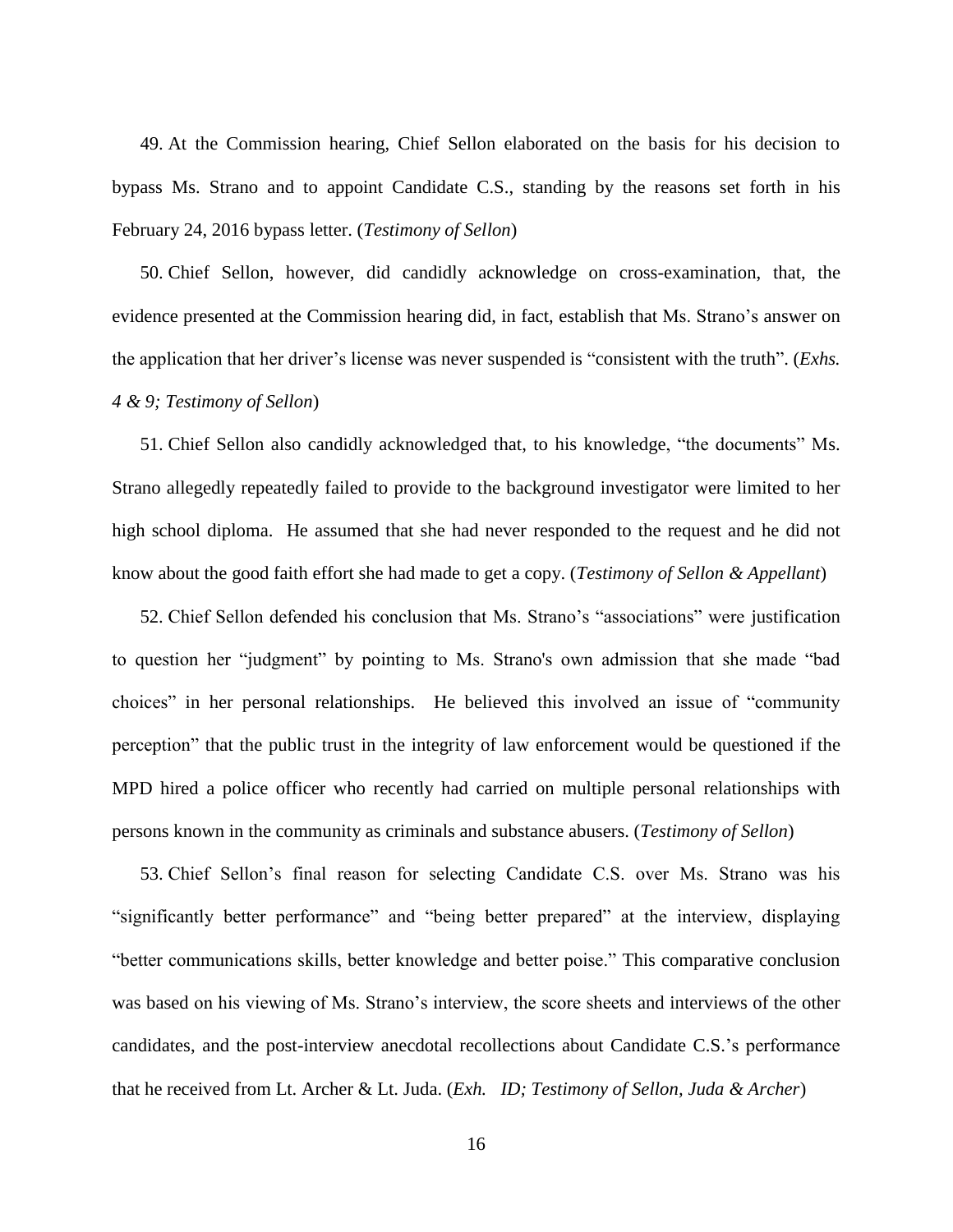# **APPLICABLE CIVIL SERVICE LAW**

The core mission of Massachusetts civil service law is to enforce "basic merit principles" described in Chapter 31 for "recruiting, selecting and advancing of employees on the basis of their relative ability, knowledge and skills including open consideration of qualified applicants for initial appointment" and ensuring that "all employees are protected against coercion for political purposes, and are protected from arbitrary and capricious actions." G.L.c.31,§1. The core mechanism that ensures adherence to these principles in hiring and promotion is provision for regular competitive qualifying examinations administered by the Massachusetts Human Resources Division (HRD), open to all qualified applicants, from which "eligible lists" of successful applicants are established, ranking candidates in order of their exam scores, along with certain statutory credits and preferences. An eligible list is then used to create a "Certification" (containing the names of at least three candidate for each open position – known as the "2n+1" formula), also listing names in the same rank order as they appear on the eligible list, from which an appointing authority must select the candidate(s) for the civil service appointment. G.L.c 31, §§6 through 11, 16 through 27; Personnel Administration Rules, PAR.09.

In order to deviate from the rank order of preferred hiring, and appoint a person below the "person whose name appears highest" on the Certification, an appointing authority must provide specific, written reasons – positive or negative, or both – consistent with basic merit principles, to affirmatively justify bypassing the higher-ranked candidate. G.L.c.31,§1,§27; PAR.08:

"Upon determining that any candidate on a certification is to by bypassed . . . an appointing authority shall immediately. . . send . . . a full and complete statement of the reason or reasons for bypassing a person or persons more highly ranked. . . . Such statement shall indicate all . . . reasons for bypass on which the appointing authority intends to rely or might, in the future, rely to justify the bypass. . . . No reasons that are known or reasonably discoverable by the appointing authority, and which have not been disclosed . . . shall later be admissible as reasons for selection or bypass in any proceeding before the . . . Civil Service Commission." PAR.08(4)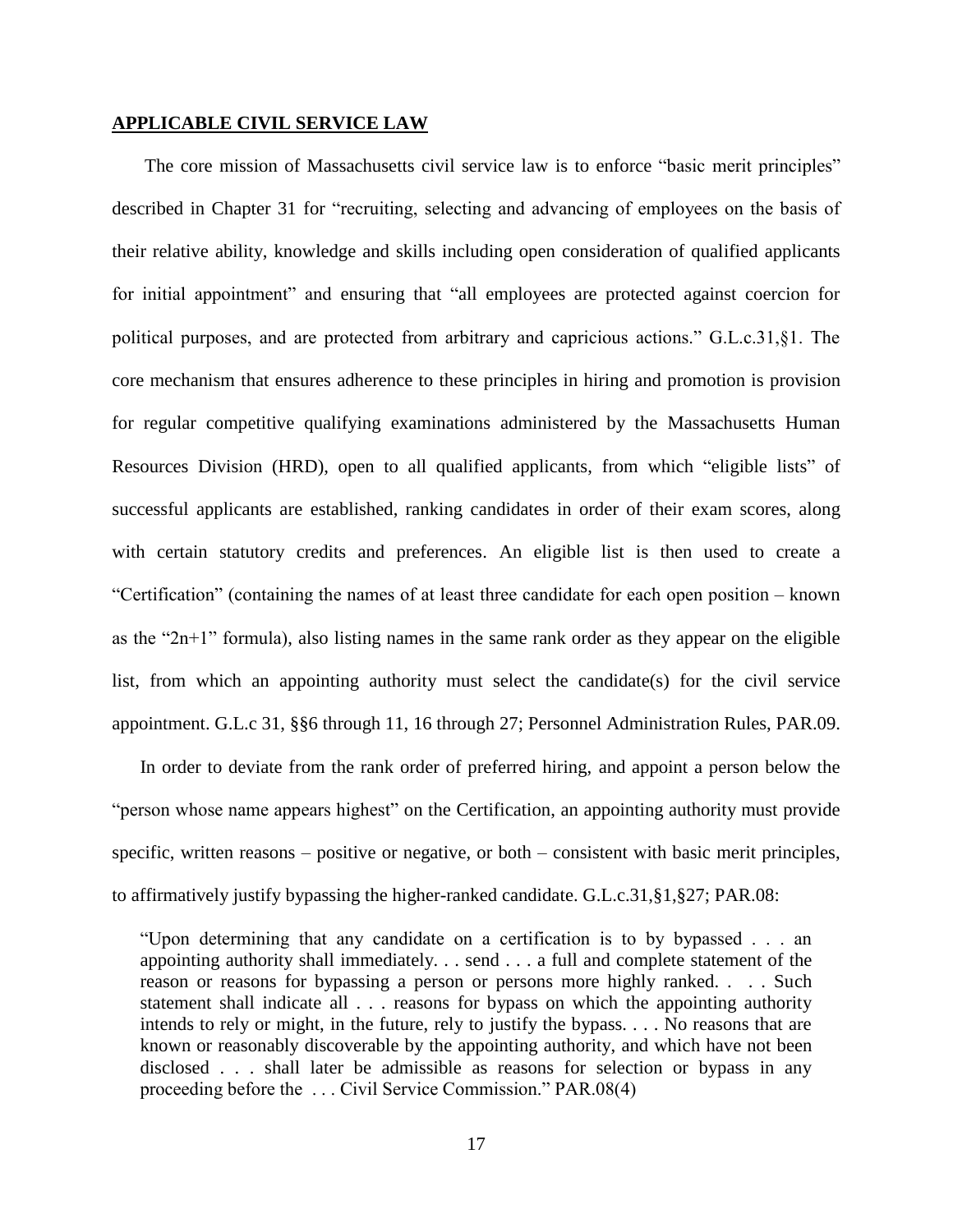A person who is bypassed may appeal that decision under G.L.c.31,§2(b) for de novo review by the Commission. When a candidate appeals from a bypass, the Commission's role is not to determine if the candidate should have been bypassed. Rather, the Commission determines whether, by a preponderance of evidence, the bypass decision was made after an "impartial and reasonably thorough review" of the background and qualifications of the candidates' fitness to perform the duties of the position and that there was "reasonable justification" for the decision. Police Dep't of Boston v. Kavaleski, 463 Mass. 680, 688-89 (2012) citing Massachusetts Ass'n of Minority Law Enforcement Officers v. Abban , 434 Mass. 256, 259 (2001); [Brackett v. Civil](http://web2.westlaw.com/find/default.wl?mt=Massachusetts&db=578&rs=WLW15.04&tc=-1&rp=%2ffind%2fdefault.wl&findtype=Y&ordoc=2029136022&serialnum=2009543382&vr=2.0&fn=_top&sv=Split&tf=-1&pbc=70F732C1&utid=1)  [Service Comm'n, 447 Mass. 233, 241 \(2006\)](http://web2.westlaw.com/find/default.wl?mt=Massachusetts&db=578&rs=WLW15.04&tc=-1&rp=%2ffind%2fdefault.wl&findtype=Y&ordoc=2029136022&serialnum=2009543382&vr=2.0&fn=_top&sv=Split&tf=-1&pbc=70F732C1&utid=1) and cases cited; [Beverly v. Civil Service Comm'n,](http://web2.westlaw.com/find/default.wl?mt=Massachusetts&db=578&rs=WLW15.04&tc=-1&rp=%2ffind%2fdefault.wl&findtype=Y&ordoc=2029136022&serialnum=2023501172&vr=2.0&fn=_top&sv=Split&tf=-1&pbc=70F732C1&utid=1)  [78 Mass.App.Ct. 182, 187 \(2010\);](http://web2.westlaw.com/find/default.wl?mt=Massachusetts&db=578&rs=WLW15.04&tc=-1&rp=%2ffind%2fdefault.wl&findtype=Y&ordoc=2029136022&serialnum=2023501172&vr=2.0&fn=_top&sv=Split&tf=-1&pbc=70F732C1&utid=1) Leominster v. Stratton, 58 Mass.App.Ct. 726, 727-28 (2003). See also Mayor of Revere v. Civil Service Comm'n, 31 Mass.App.Ct. 315, 321 (1991) (appointing authority must prove, by a preponderance of evidence, that the reasons assigned to justify the bypass were "more probably than not sound and sufficient"); Selectmen of Wakefield v. Judge of First Dist. Ct., 262 Mass. 477, 482 (1928) (same)

"Reasonable justification in this context means 'done upon adequate reasons sufficiently supported by credible evidence, when weighed by an unprejudiced mind, guided by common sense and by correct rules of law.' " Brackett v. Civil Service Comm'n, 447 Mass. 233, 543 (2006) and cases cited; Commissioners of Civil Service v. Municipal Ct., 359 Mass. 211, 214 (1971), *citing* Selectmen of Wakefield v. Judge of First Dist. Ct., 262 Mass. 477, 482 (1928).

In selecting public employees of skill and integrity, appointing authorities are vested with a certain degree of discretion. City of Cambridge v. Civil Service Comm'n, 43 Mass.App.Ct. 300, 303-305, rev.den., 428 Mass. 1102 (1997). It is not necessary, however, for the Commission to find that the appointing authority acted "arbitrarily and capriciously." Rather, the governing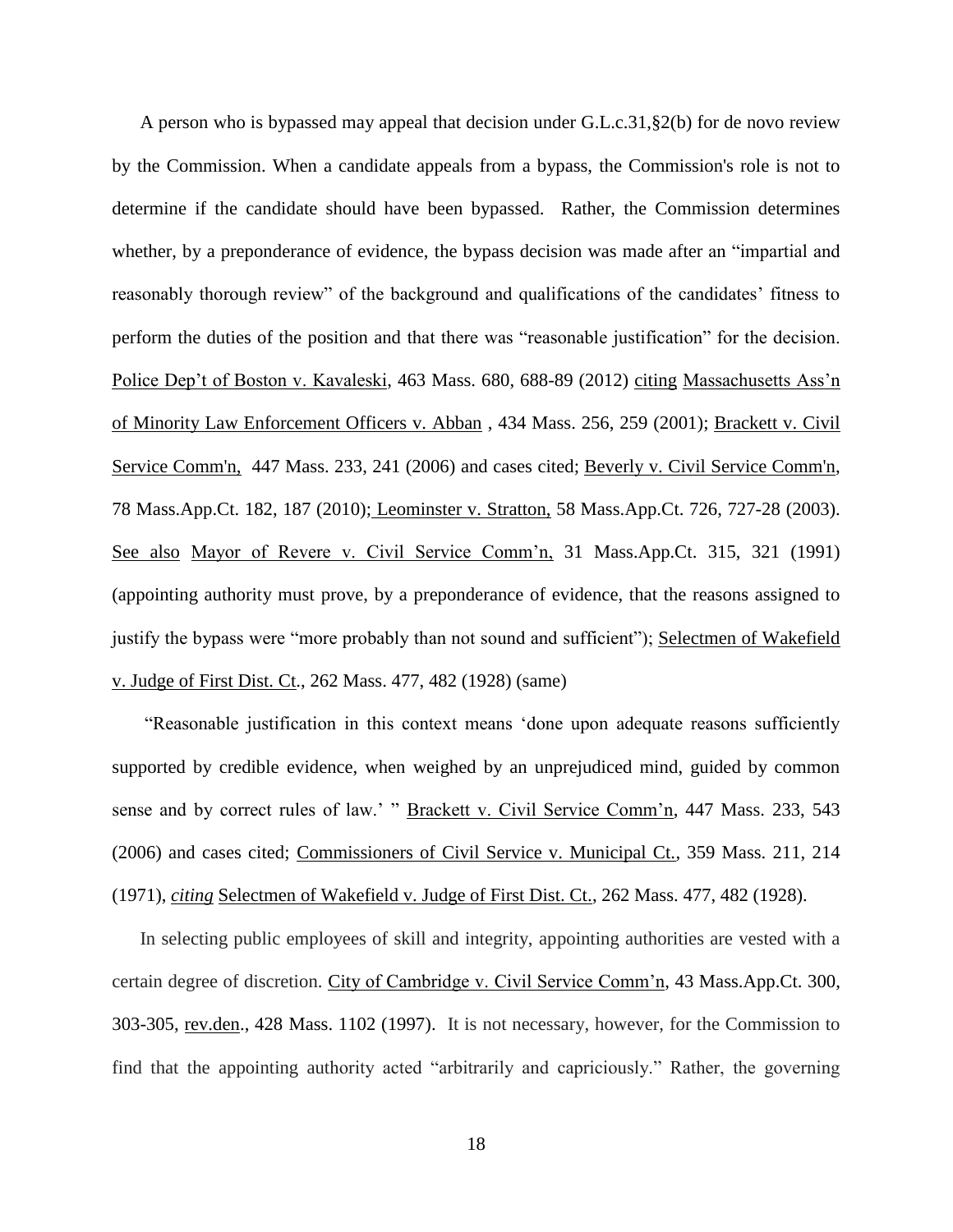statute, [G.L.c.31,§2\(b\),](https://1.next.westlaw.com/Link/Document/FullText?findType=L&pubNum=1000042&cite=MAST31S2&originatingDoc=Ib21af0ded3bd11d99439b076ef9ec4de&refType=LQ&originationContext=document&transitionType=DocumentItem&contextData=(sc.History*oc.UserEnteredCitation)) gives the commission broad "scope to evaluate the legal basis of the appointing authority's action, even if based on a rational ground." City of Cambridge v. Civil Service Comm'n, 43 Mass.App.Ct. 300, 303-305, rev.den., 428 Mass. 1102 (1997)*.* In deciding "whether there was reasonable justification" shown for an appointing authority's exercise of discretion, the Commission's primary concern is to ensure that the action comports with "[b]asic merit principles." [G.L.c.31,§1.](http://web2.westlaw.com/find/default.wl?mt=Massachusetts&db=1000042&rs=WLW15.04&docname=MAST31S1&rp=%2ffind%2fdefault.wl&findtype=L&ordoc=2029136022&tc=-1&vr=2.0&fn=_top&sv=Split&tf=-1&pbc=70F732C1&utid=1) See [Massachusetts Ass'n of Minority Law Enforcement Officers](http://web2.westlaw.com/find/default.wl?mt=Massachusetts&db=578&rs=WLW15.04&tc=-1&rp=%2ffind%2fdefault.wl&findtype=Y&ordoc=2029136022&serialnum=2001441097&vr=2.0&fn=_top&sv=Split&tf=-1&pbc=70F732C1&utid=1)  v. Abban, [434 Mass. 256, 259, \(2001\);](http://web2.westlaw.com/find/default.wl?mt=Massachusetts&db=578&rs=WLW15.04&tc=-1&rp=%2ffind%2fdefault.wl&findtype=Y&ordoc=2029136022&serialnum=2001441097&vr=2.0&fn=_top&sv=Split&tf=-1&pbc=70F732C1&utid=1) [Beverly v. Civil Service Comm'n, 78 Mass.App.Ct. 182,](http://web2.westlaw.com/find/default.wl?mt=Massachusetts&db=578&rs=WLW15.04&tc=-1&rp=%2ffind%2fdefault.wl&findtype=Y&ordoc=2029136022&serialnum=2023501172&vr=2.0&fn=_top&sv=Split&tf=-1&pbc=70F732C1&utid=1)  [188 \(2010\);](http://web2.westlaw.com/find/default.wl?mt=Massachusetts&db=578&rs=WLW15.04&tc=-1&rp=%2ffind%2fdefault.wl&findtype=Y&ordoc=2029136022&serialnum=2023501172&vr=2.0&fn=_top&sv=Split&tf=-1&pbc=70F732C1&utid=1) City of Cambridge v. Civil Service Comm'n, 43 Mass.App.Ct. 300, 303-305, rev.den., 428 Mass. 1102 (1997); MacHenry v. Civil Serv. Comm'n, 40 Mass.App.Ct. 632, 635 (1995), rev.den.,423 Mass.1106 (1996); Mayor of Revere v. Civil Service Comm'n, 31 Mass.App.Ct. 315, 321n.11, 326 (1991). Although it is not within the authority of the commission "to substitute its judgment about a *valid* exercise of *discretion based on merit or policy considerations* by an appointing authority", when there are *"*overtones of political control or objectives unrelated to merit standards or neutrally applied public policy, then the occasion is appropriate for intervention by the commission." Id. (*emphasis added*)

# **ANALYSIS**

#### Untruthfulness

The duty imposed upon a police officer to be truthful is one of the most serious obligations he or she assumes. "Police work frequently calls upon officers to speak the truth when doing so might put into question a search or might embarrass a fellow officer." Falmouth v. Civil Service Comm'n., 61 Mass.App.Ct. 796, 801 (2004) citing City of Cambridge v. Civil Service Comm'n, 43 Mass.App.Ct. 300, 303-305, rev.den., 428 Mass. 1102 (1997) ("The city was hardly espousing a position devoid of reason when it held that a demonstrated willingness to fudge the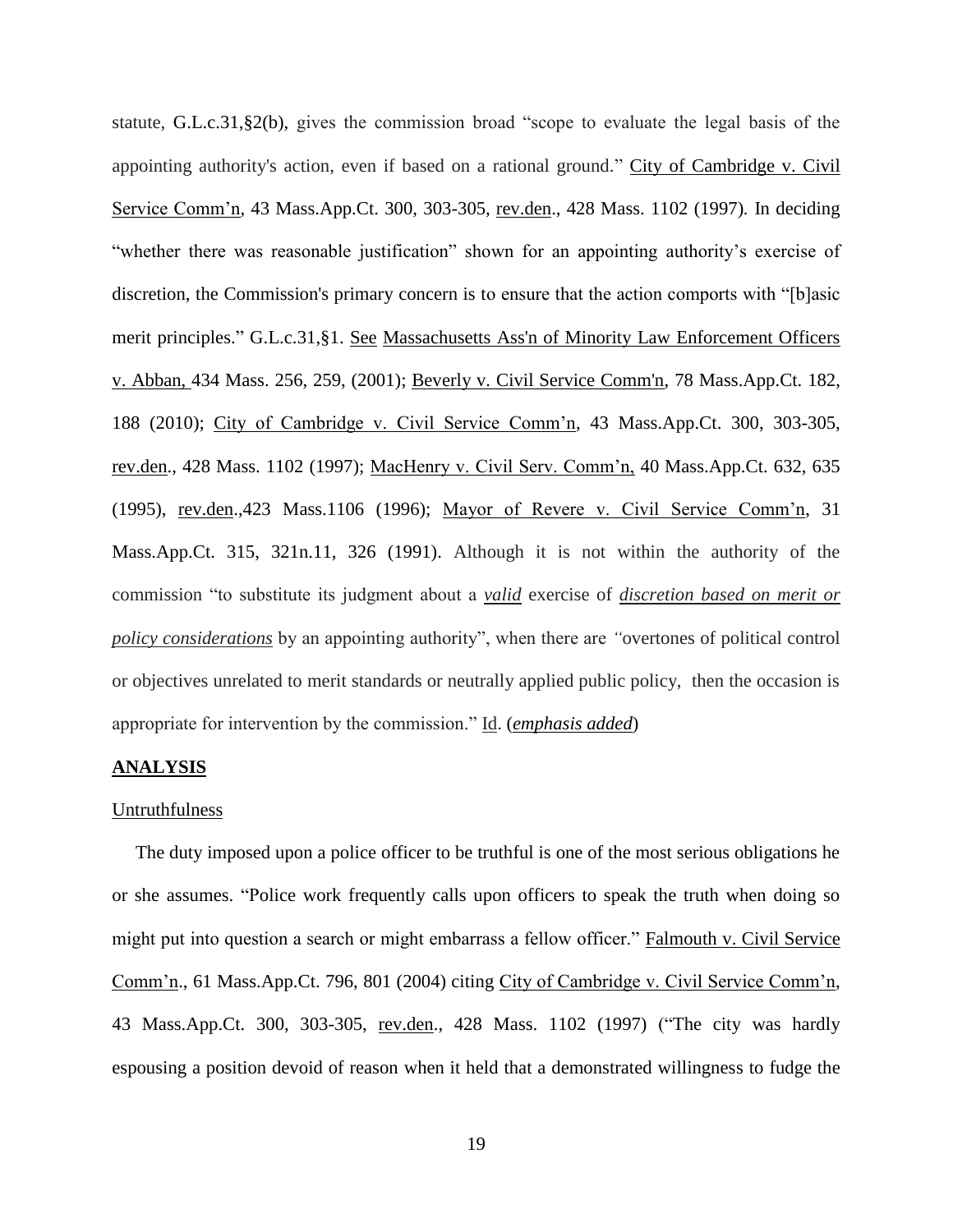truth in exigent circumstances was a doubtful characteristic for a police officer. . . . It requires no strength of character to speak the truth when it does not hurt.") See, also, Desmond v. Town of West Bridgewater, 27 MCSR 645 (2014); Ung v. Lowell Police Dep't, 24 MCRS 567 (2011); Robichau v. Town of Middleborough, 24 MCSR 352 (2011) and cases cited; Gallo v. City of Lynn, 23 MCSR 348 (2010) An officer's demonstrated record of untruthfulness may compromise the officer's ability to serve as a credible witness in the prosecution of a criminal case. See generally, United States v. Agurs, 427 U.S. 97, 108, 96 S.Ct. 2392, 2400 (1976), citing Brady v. Maryland, 373 U.S. 83, 83 S.Ct. 1194 (1963). See also Kyles v. Whitley, 514 U.S. 419, 115 S.Ct. 1555 (1995); United States v. Bagley, 473 U.S. 667, 105 S.Ct. 3375 (1985).<sup>9</sup>

Likewise, an Appointing Authority is well within its rights to bypass an individual for "purposefully" fudging the truth as part of an application process for the position of police officer. See, e.g., Barbosa v. New Bedford Police Dep't, CSC No. G1-15-34, 29 MCSR 495 (2016) (pattern of inattention to detail and lack of candor regarding prior employment and criminal history); Minoie v. Town of Braintree, 27 MCSR 216 (2014) (multiple omissions about prior domestic abuse restraining orders and residences); Noble v. Massachusetts Bay Trans. Auth., 25 MCSR 391 (2012) (concealing suspension from school for involvement in criminal activity); Burns v. City of Holyoke, 23 MCSR 162 (2010) (claiming he 'withdrew" from another law enforcement application process from which he was actually disqualified); Escobar v. Boston Police Dep't., 21 MCSR 168 (2008) (misrepresenting residence)

<sup>&</sup>lt;sup>9</sup>It bears notice that the Commonwealth's jurisprudence takes a somewhat different path when ordering exculpatory evidence disclosed in criminal prosecutions. In particular, evidence "beyond information held by agents of the prosecution team", including, in particular, internal affairs investigatory material, does not generally come within the sweep of the "Brady" test, but is subject to other, stricter rules. See,e.g., MASS.R.CRIM.P.  $14(a)(1)(A)$ ; Commonwealth v. Laguer, 448 Mass. 585 (2007); Commowealth v. Tucceri, 412 Mass. 401 (1992); Commonwealth v. Daye, 411 Mass. 719 (1992); Commonwealth v. Gallerelli, 399 Mass. 17 (1987); Commonwealth v. Wilson, 381 Mass. 90 (1980) See also Commonwealth v. Wanis, 426 Mass. 639, 643-44 (1998); Reporter's Notes – Revised, 2004, *Subdivision (a)(1)(A)*, MASS.R.CRIM.P. 14(a)(1)(A); Commonwealth v. Thomas, 451 Mass. 451 (2008)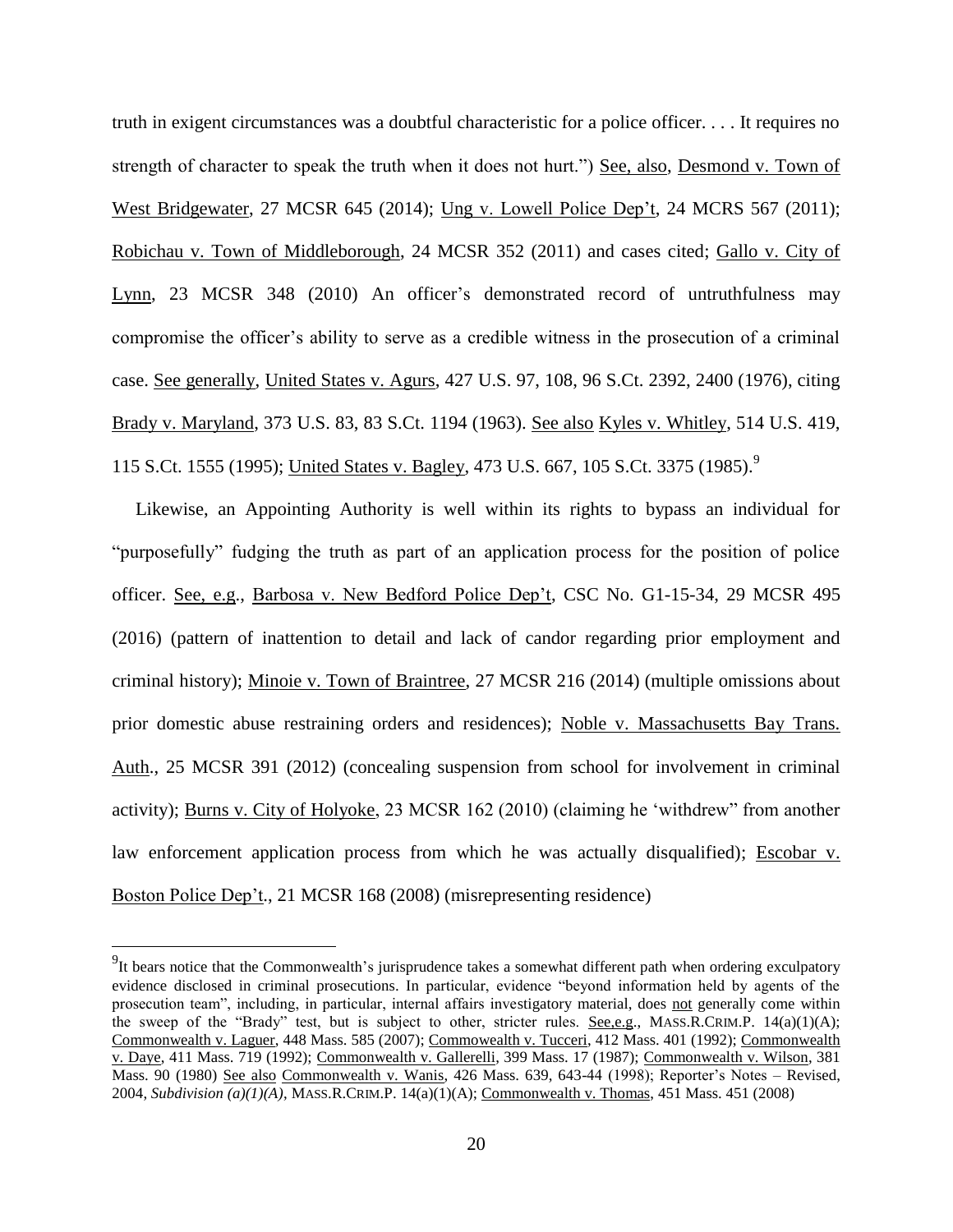The corollary, however, to the serious consequences that flow from a finding that a police officer or applicant has violated the duty of truthfulness requires that any such charges must be carefully scrutinized so that the officer or applicant is not unreasonably disparaged for honest mistakes or good faith mutual misunderstandings. See, e.g., DeTerra v. New Bedford Police Dep't, 29 MCSR 502 (2016) (forgetting a 20-year-old license suspension); Boyd v. City of New Bedford, 29 MCSR 471 (2016) (honest mistakes in answering ambiguous questions on NBPD Personal History Questionnaire); Morley v. Boston Police Dep't,, 29 MCSR 456 (2016) (candidate unlawfully bypassed on misunderstanding appellant's responses about his "combat" experience); Michaud v. Saugus Police Dep't, 28 MSCR 534 (2015) (immaterial omissions of information applicant could not obtain and/or was covered elsewhere in application); Lucas v. Boston Police Dep't, 25 MCSR 420 (2012) (mistake about appellant's characterization of past medical history)

Applying these principles to the facts of this appeal, I conclude that the MPD did not meet its burden to prove that Ms. Strano was untruthful or otherwise demonstrated a lack of candor in completing the application process. Thus, those reasons stated in MPD's bypass letter do not provide a reasonable justification to bypass her.

First, the Massachusetts RMV documents produced by Ms. Stranl conclusively established that her contention that she had never had her driver's license suspended or revoked was, in fact, a truthful statement. Rather, it was the MPD investigator's reliance on the "KQ" printout that was erroneous. Thus, this most serious charge against Ms. Strano is without merit.

Second, the evidence also established that Ms. Strano's failure to procure a high school diploma was not the result of inattention or intentional failure to "complete" the application requirements. Rather, she had lost her original diploma and, despite good-faith and diligent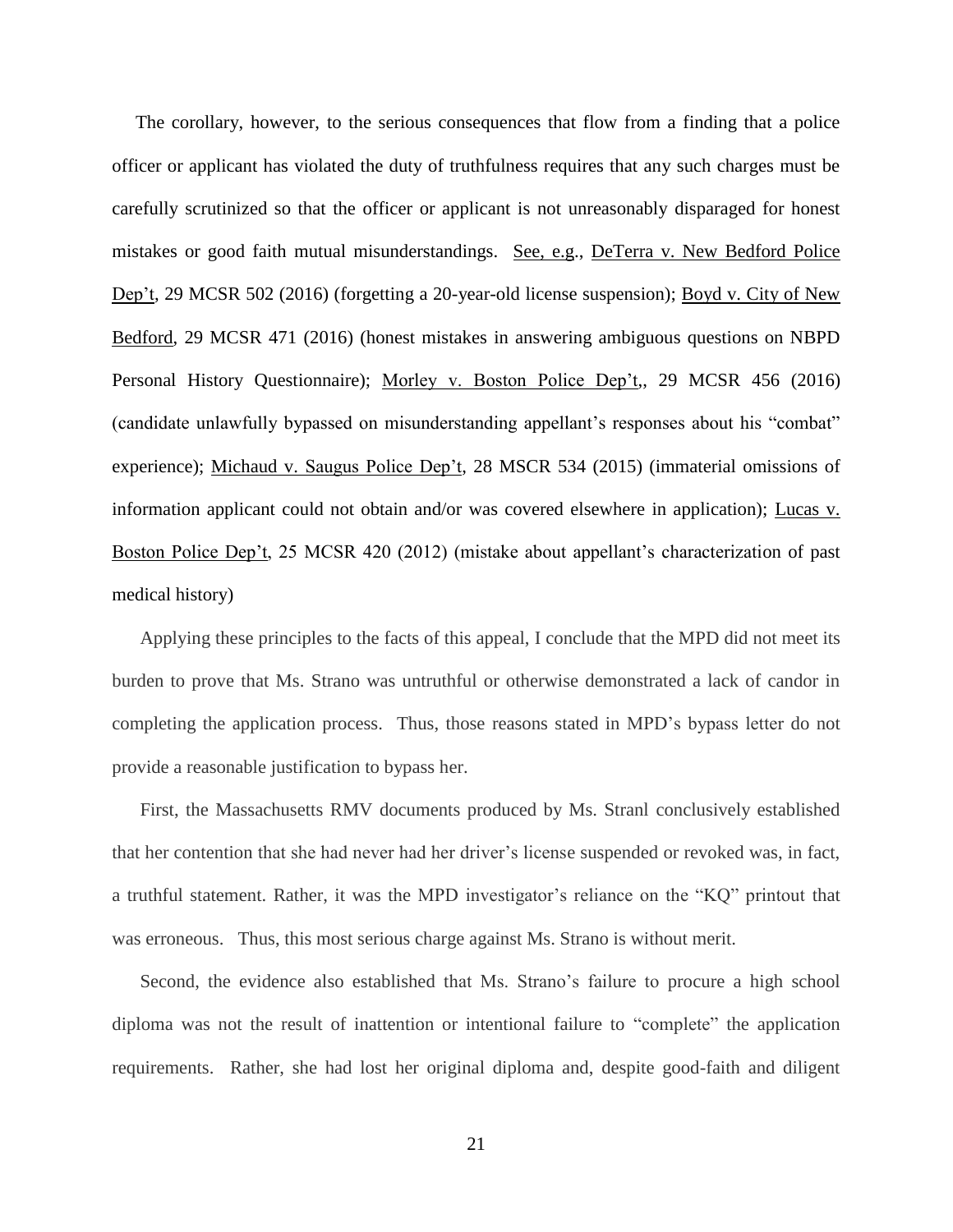effort to get a replacement, was unable to do so. The MPD investigator's assertion that she had never responded to his "multiple" requests, upon which the MPD bypass letter relied, was credibly rebutted by the evidence to the contrary. Moreover, the fact that Ms. Strano did graduate from Mansfield High School was vouched for by the school's Evening Program Director, and is not disputed.

Third, Ms. Strano's failure to procure her complete personnel file from her security company employer, similarly, does not establish reasonable justification to bypass her for failing to "complete" the application. She sought to comply in good faith with the MPD's request for these documents, but the security company's policy was limited to providing a proof of employment only. The MPD investigator did interview Ms. Strano's direct supervisor. I also note that, as to Candidate C.S., the MPD did not even pursue any effort to reach out to his current employer, on the assumption that, since his mother worked there and had gotten him the job, no one would provide an "honest" assessment. In sum, Ms. Strano's inability to obtain detailed employment records is not reasonable justification to bypass her.

## Improper Personal Associations

The Commission has consistently recognized that law enforcement personnel, especially police officers, are held to a "higher standard" than other public employees and "carr[y] the burden to comport himself or herself in an exemplary fashion" both as to their on-duty and offduty behavior. See, e.g., McIsaac v. Civil Service Comm'n, 38 Mass.App.Ct. 473 (1995) (offduty mishandling of firearm).

"These cases teach a simple lesson. Police officers must comport themselves in accordance with the laws that they are sworn to enforce *and* behave in a manner that brings honor and respect for rather than public distrust of law enforcement personnel. They are required to do more than refrain from indictable conduct. Police officers are not drafted into public service; rather, they compete for their positions. In accepting employment by the public,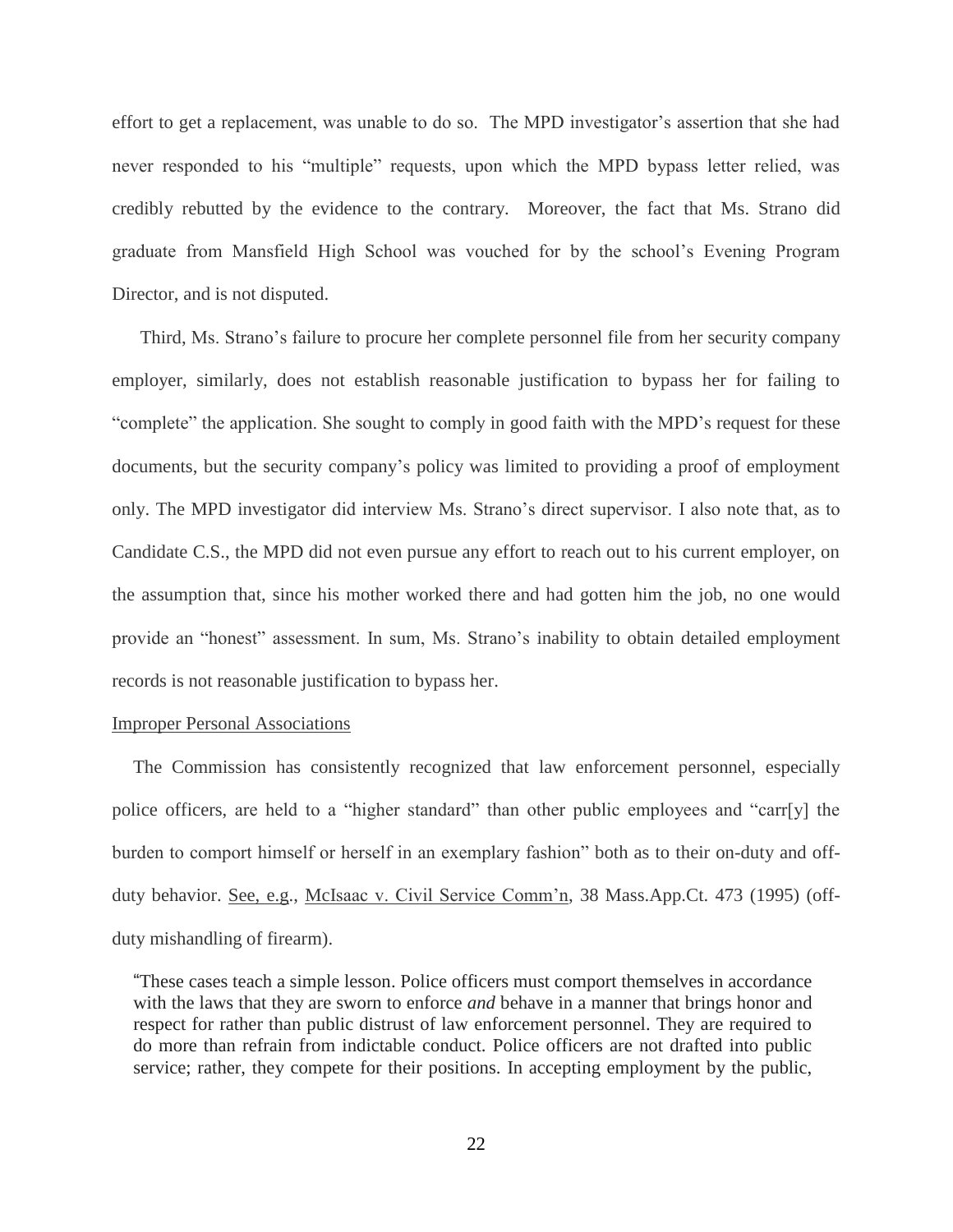they implicitly agree that they will not engage in conduct which calls into question their ability and fitness to perform their official responsibilities."

Police Commissioner of Boston v. Civil Service Comm'n, 22 Mass.App.Ct. 364, rev.den., 398 Mass. 1103 (1986).

However, the duty of care that can be demanded of public employees is not absolute. Prohibited conduct cannot be arbitrarily defined and must bear some nexus, based on reliable evidence of a pattern of behavior or character flaw, that, in fact, "calls into question their ability and fitness to perform their official duties" and is "reasonably related to the fitness of the employee to perform in his position." G.L.c.31, §43, [2. See, e.g., City of Cambridge v. Baldasaro, 50 Mass.App.Ct. 1, 4, rev.den, 432 Mass. 1110 (2000); School Committee of Brockton v. Civil Service Comm'n, 43 Mass.App.Ct. 486, 491-92, rev.den., 426 Mass. 1104 (1997); Police Commissioner of Boston v. Civil Service Comm'n, 22 Mass.App.Ct. 364, rev.den., 398 Mass. 1103 (1986). This certainly includes egregious personal behavior that rises to the level of "conduct unbecoming" a police officer. See generally, McCormack v. Massachusetts Dep't of State Police, 26 MCSR 531 (2013), aff'd, 92 Mass.App.Ct. 1103 (2017) (drug addicted trooper terminated for, among other things, carrying on long-term relationship with another known substance abuser and permitting her to wear his state police badge); Pellot v. City of Haverhill, 21 MCSR 205 (2008) (police sergeant demoted for repeatedly associating with cousin known to be selling drugs in officer's presence); Williams v. Boston Police Dep't, 11 MCSR 368 (1998)(upholding bypass of police candidate who had long-term relationship with notorious gang leader and, after his execution-style murder, married current spouse, a convicted murderer serving a 15-20 year sentence)

In particular, past personal associations, without more, have not been, and should not necessarily be disqualifying. See Shackford v. Boston Police Dep't, 27 MCSR 466 (2014)

23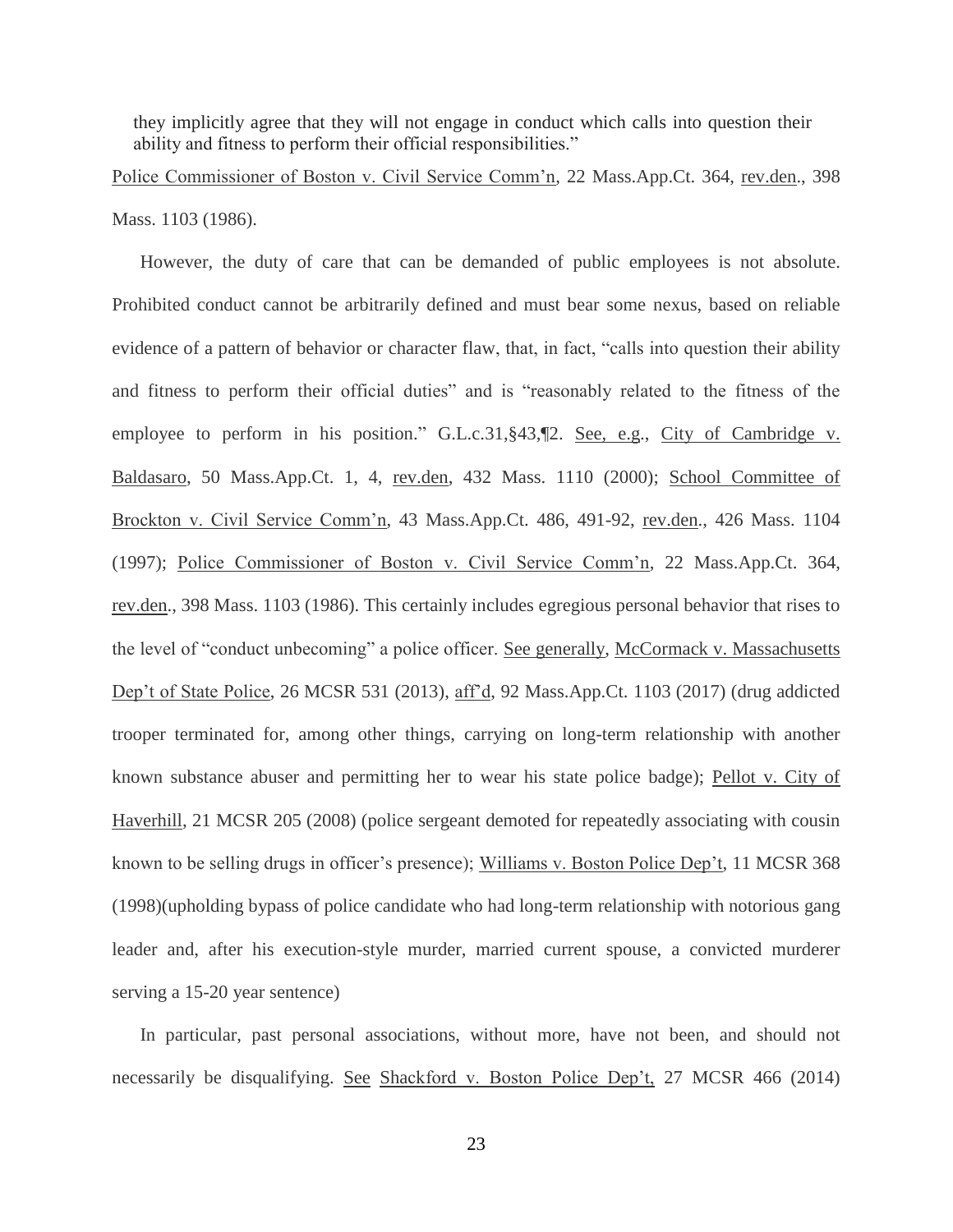(overturning bypass based on poor judgment for having relationship with co-worker who was terminated for misconduct); Cuff v. Department of Correction, 23 MCSR 762 (2010) (allowing bypass appeal, in part, by candidate who had maintained contact with father of her children, who was then incarcerated in prison, in violation of DOC rules); Sostre v. Boston Police Dep't, 26 MCSR 456 (2013) (3-2 decision overturning bypass of candidate based on her involvement in a "large number" of police incident reports that involved crimes of violence, "mutual assault" and gang activity, rejecting BPD's rationale that the alleged record showed a "pattern of poor judgment" about "whom she associates with"); Allard v. Department of Correction, 23 MCSR 399 (2010) (3-2 decision upholding five-day suspension of Correction Officer who made contact with a former inmate and his wife provided him bail money without known the person's status, because he failed to report these contacts as required by DOC rules, once he did know the facts)

Here, the MPD's decision to bypass Ms. Strano is based on Chief Sellon's perceived "community perception" that her past associations with supposedly "known criminals", J.P. and K.T., would reflect poorly on the MPD, and generated concern within the MPD about "who she may choose to have a relationship with next. If we were to hire her, one would be left to wonder how the reputation and credibility of the Mansfield Police Department could be affected by her next choice in a partner." On the evidence presented, this unsubstantiated rationale cannot serve as reasonable justification to bypass her. See generally, City of Leominster v. Stratton, 56 Mass.App.Ct. 726, 732-32, rev.den., 440 Mass. 1108 (2003) (affirming Commission decision to reinstate police officer after termination following disputed, but unsubstantiated, allegations that he abused his wife, daughter and step-daughter, rejecting argument that it would violate public policy to require "the reasonable citizens of Leominster . . . to badge, arm and retain" such an officer)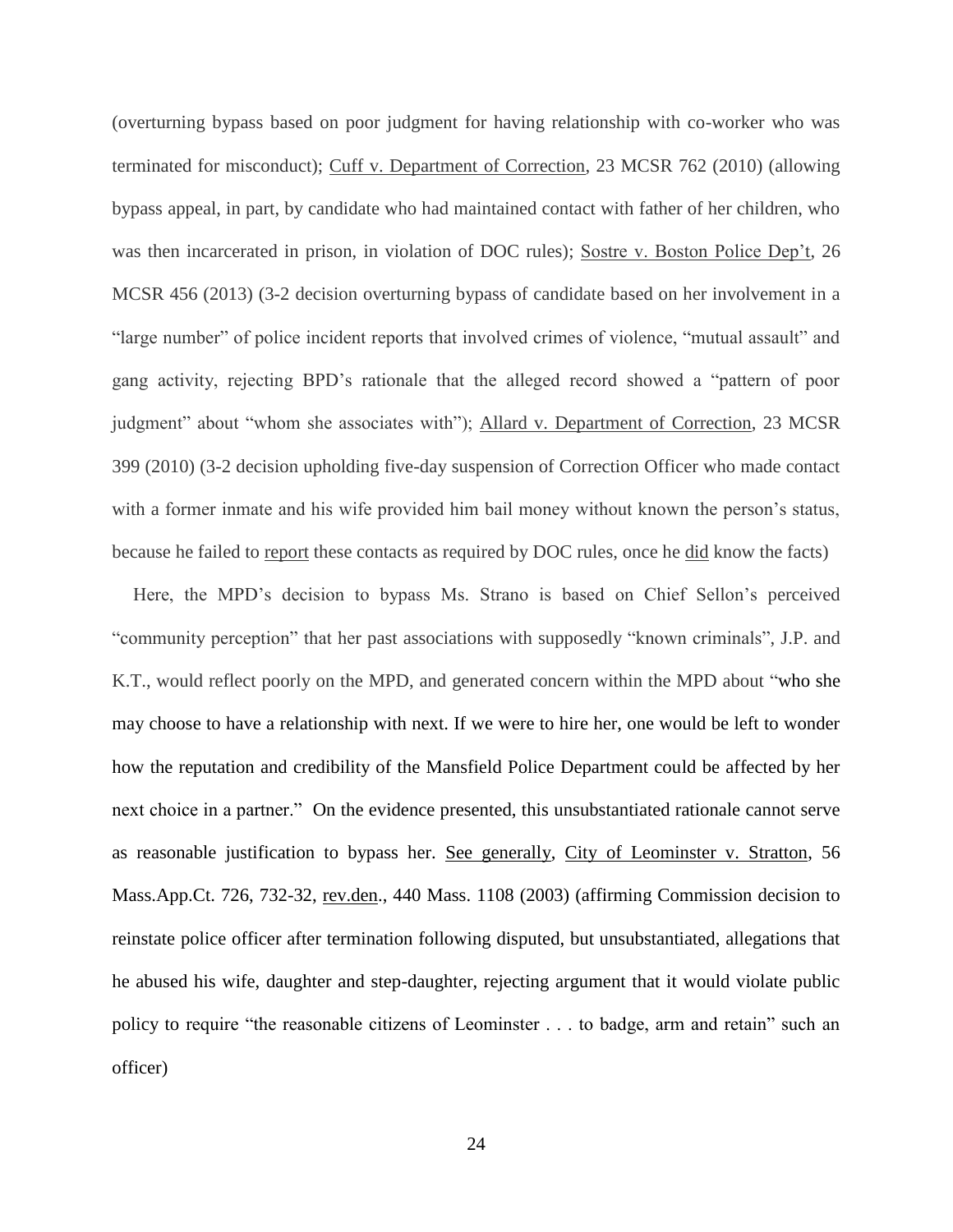First, the MPD's conclusion is based on the flawed assumption that Ms. Strano never should have entered into a relationship with either J.P. or K.T., because she knew (or should have known) sufficient facts to give her pause about befriending either of them. The credible evidence proved otherwise. J.P. was introduced to Ms. Strano through her father, and he was then gainfully employed as a Massachusetts Corrections Officer. Whatever truth there may have been to any rumors about how J.P.'s former girlfriend had died, the evidence did not prove that anything Ms. Strano knew put her on notice that J.P. was implicated in her death or that he, personally, had a problem with alcohol or drugs. As to K.T., he, too was introduced to Ms. Strano through a friend and, initially, he gave the appearance that they shared legitimate common interests.

Second, Ms. Strano's past relationships with J.P. and K.T. are distinctly different and do not rationally warrant the conclusion that she is prone to repeating her prior "bad choices" in such a way that would interfere with her current or future fitness and ability to serve as an MPD police officer. She ended her relationship with J.P. after she had learned of his issues with alcohol, had given him the chance to reform, and left him when it was clear he had not been rehabilitated. Her "relationship" with K.T. ended quickly (within weeks) after she realized he was a con-artist who had taken advantage of her. She has long-severed all ties with both men.

Third, the facts in this appeal do not establish that Ms. Strano, herself, is implicated as an accomplice or enabler in unlawful or criminal behavior, if any, that either J.P. or K.T. committed. If anything, she tried to help keep them both out of trouble, until it became clear that they continued to behave badly and would not respond to her efforts to help them.<sup>10</sup>

 $10$  I find it somewhat ironic that the MPD would view Ms. Strano's generous spirit to be a flaw, when the MPD so strongly espouses the principles of "intelligence-led policing" and touts its efforts to reach out to potential offenders to turn them away from crime instead of having to use an "arrest your way out" approach.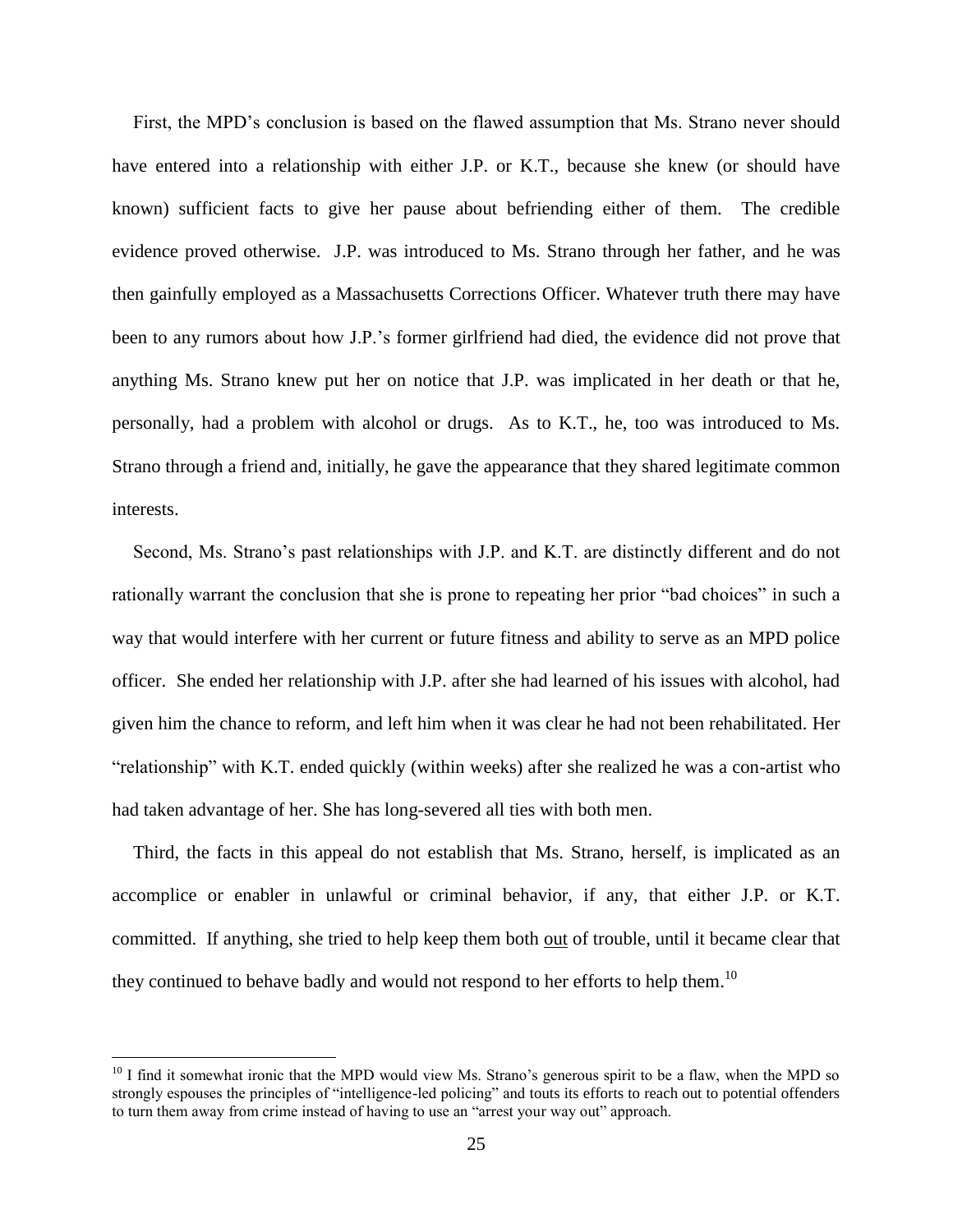Fourth, the MPD's assessment of her "bad choices" and lack of "experience", while dismissing similarly questionable behavior by Candidate C.S. and touting his own limited law enforcement experience as "superior", carries the sort of "overtomes" of disparate treatment that must not be tolerated in civil service employment decisions.

"The fundamental purpose of the civil service system is to guard against political considerations, favoritism, and bias in governmental hiring and promotion." *[Massachusetts Ass'n of Minority Law Enforcement Officers v. Abban,](https://1.next.westlaw.com/Link/Document/FullText?findType=Y&serNum=2001441097&pubNum=0000578&originatingDoc=I7ebce05562c311e5b86bd602cb8781fa&refType=RP&originationContext=document&transitionType=DocumentItem&contextData=(sc.Default))* 434 Mass. 256, 260, [748 N.E.2d 455 \(2001\),](https://1.next.westlaw.com/Link/Document/FullText?findType=Y&serNum=2001441097&pubNum=0000578&originatingDoc=I7ebce05562c311e5b86bd602cb8781fa&refType=RP&originationContext=document&transitionType=DocumentItem&contextData=(sc.Default)) citing *[City of Cambridge v. Civil Serv. Comm'n,](https://1.next.westlaw.com/Link/Document/FullText?findType=Y&serNum=1997166118&pubNum=0000578&originatingDoc=I7ebce05562c311e5b86bd602cb8781fa&refType=RP&originationContext=document&transitionType=DocumentItem&contextData=(sc.Default))* 43 Mass.App.Ct. [300, 304, 682 N.E.2d 923 \(1997\).](https://1.next.westlaw.com/Link/Document/FullText?findType=Y&serNum=1997166118&pubNum=0000578&originatingDoc=I7ebce05562c311e5b86bd602cb8781fa&refType=RP&originationContext=document&transitionType=DocumentItem&contextData=(sc.Default)) The commission may, and indeed should, closely scrutinize appointments and promotions "[w]hen there are, in connection with personnel decisions, overtones of political control or objectives unrelated to merit standards or neutrally applied public policy." *City of Cambridge v. Civil Serv. Comm'n, supra.*

"Significantly . . . the commission noted that there were a number of factors in this case supporting a concern that gender bias might have played a role in the bypass determination, which would be a violation of basic merit principles. We share the commission's stated concerns. Where there are overtones of gender bias, any proffered justification for a bypass must be weighed carefully to ensure decision making in accordance with basic merit principles. See *[Massachusetts Ass'n of Minority Law](https://1.next.westlaw.com/Link/Document/FullText?findType=Y&serNum=2001441097&pubNum=0000578&originatingDoc=I7ebce05562c311e5b86bd602cb8781fa&refType=RP&originationContext=document&transitionType=DocumentItem&contextData=(sc.Default))  [Enforcement Officers v. Abban,](https://1.next.westlaw.com/Link/Document/FullText?findType=Y&serNum=2001441097&pubNum=0000578&originatingDoc=I7ebce05562c311e5b86bd602cb8781fa&refType=RP&originationContext=document&transitionType=DocumentItem&contextData=(sc.Default)) supra* at 264 . . ."

Malloch v. Town of Hanover, 472 Mass. 783, 799-800 (2015)

In sum, the preponderance of the evidence does not justify a conclusion that Ms. Strano's past association with J.P. and K.T., and/or her "next choice in a partner", compromised the "reputation and credibility" of the MPD or implied that she is unable to perform the duties of an MPD police officer upon appointment to that position.

#### The Interview Process

Police departments and other public safety agencies are properly entitled, and often do, conduct interviews of potential candidates as part of the hiring process. In an appropriate case, a properly documented poor interview may justify bypassing a candidate for a more qualified one. See, e.g., Dorney v. Wakefield Police Dep't, 29 MCSR 405 (2016); Cardona v. City of Holyoke, 28 MCSR 365 (2015). Some degree of subjectivity is inherent (and permissible) in any interview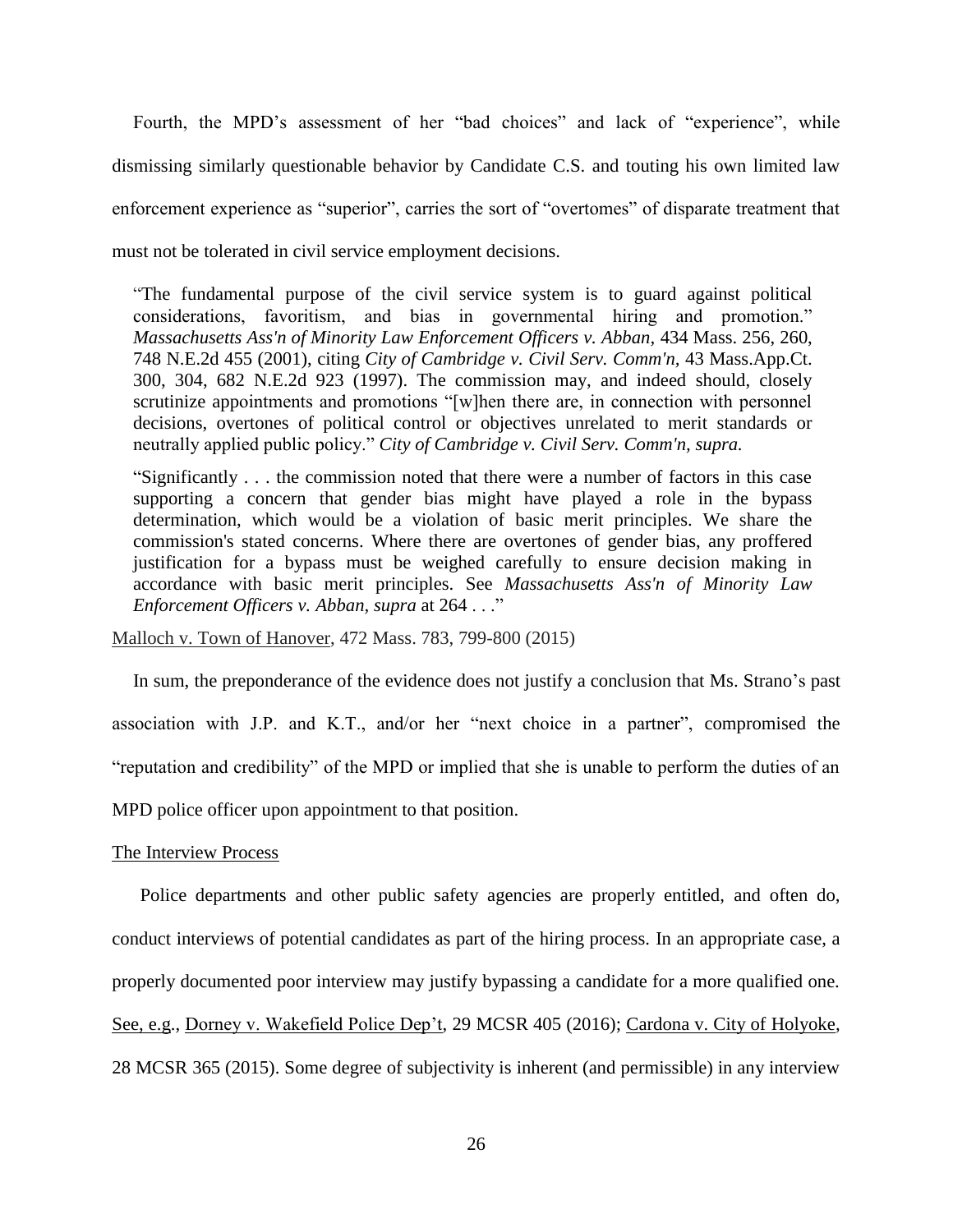procedure, but care must be taken to preserve a "level playing field" and "protect candidates from arbitrary action and undue subjectivity on the part of the interviewers", which is the lynchpin to the basic merit principle of civil service law. E.g., Flynn v. Civil Service Comm'n, 15 Mass.App.Ct. 206, 208, rev.den., 388 Mass. 1105 (1983). The Commission's decisions have commented on a wide range of interview plans, some of which are commendable and some more problematic. Example of the former: Anthony v. Springfield, 23 MCSR 201 (2010), Gagnon v. Springfield, 23 MCSR 128 (2010); Boardman v. Beverly Fire Dep't, 11 MCSR 179 (1998). Examples of the latter: Conley v. New Bedford Police Dep't, 29 MCSR 477 (2016); Phillips v. City of Methuen, 28 MCSR 345 (2015); Morris v. Braintree Police Dep't, 27 MCSR 656 (2014); Monagle v. City of Medford, 23 MCSR 267 (2010); Mainini v. Town of Whitman, 20 MCSR 647, 651 (2007); Belanger v. Town of Ludlow, 20 MCSR 285 (2007); Horvath v. Town of Pembroke, 18 MSCR 212 (2005); Fairbanks v. Town of Oxford, 18 MCSR 167 (2005); Saborin v.Town of Natick, 18 MCSR 79 (2005); Sihpol v. Beverly Fire Dep't, 12 MCSR 72 (1999); Bannish v. Westfield Fire Dep't, 11 MCSR 157 (1998); Roberts v. Lynn Fire Dep't, 10 MCSR 133 (1997).

Here, to its credit, the MPD's interview plan has much to be commended. For the most part, candidates were asked the same series of questions, although there were some material variances as noted in the findings of fact. Chief Sellon strived to appoint interview panel members who would be fair and independent and chose not to sit on the panels, himself, so as to minimize the risk that the other panel members would give undue weight to his assessments. Chief Sellon required all interviews to be audio-video recorded and used the recordings as an essential tool in making his own decision, as the appointing authority, whom to select for appointment. A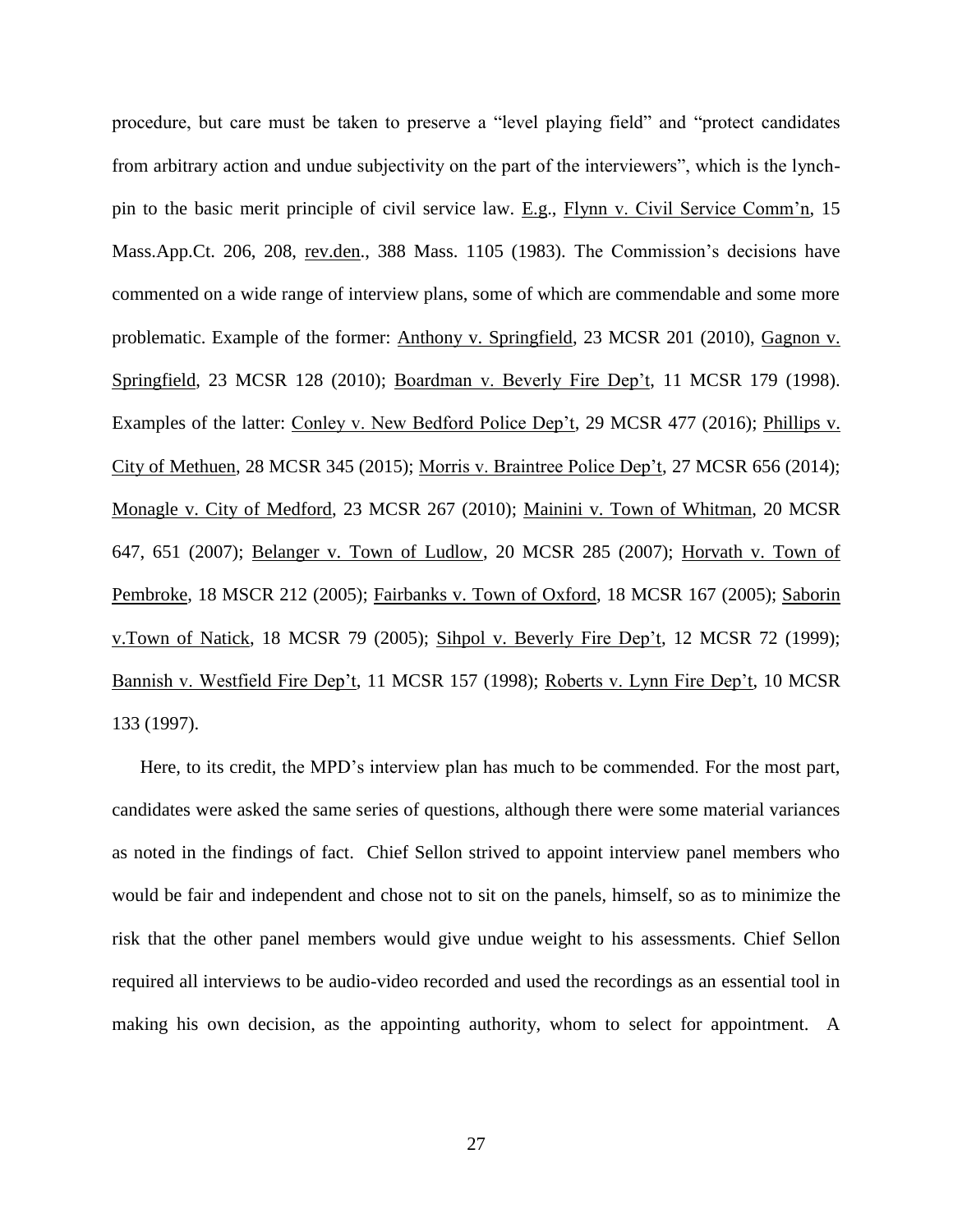uniform numerical score sheet was used to rank each candidate's interview performance, to be independently graded by each panel member.

Unfortunately, here, the MPD's interview process did not conform to its intended plan. The actual process raises a substantial number of red flags that make the MPD's reliance on Ms. Strano's interview performance too flawed a process upon which to rest a bypass decision.

First, differences appear in the interview scores that I find hard to assess and reconcile with the testimony of the witnesses that portrayed a huge difference in the performance of Ms. Strano and Candidate C.S., absent the benefit of Candidate C.S.'s interview tape. Save for Lt. Archer, whose scoring is a bit of an "outlier", no glaring differences appear between the scoring of Ms. Strano and Candidate C.S. Given the inherent subjectivity of most of the rating categories, there does not seem to be a clear and uniform distinction, based simply on rote reliance on the paper scoring, that explains why one would conclude that Candidate C.S.'s performance was barely "adequate", while Ms. Strano's was "one of the worst ever".

Second, the fact that two of the four members of the interview panel (Lt. Archer & Sgt. Wright) had prior contact with Ms. Strano in their official capacities as MPD officers bears notice. Lt. Archer had been the officer who responded to the Strano household and took Ms. Strano to juvenile court. Ms. Strano vividly remembered that unpleasant encounter in her interview when the background investigator brought it up, and he devoted considerable effort to explore and highlight the incident in his background investigation report. In addition, Sgt. Wright was the officer to whom Ms. Strano had described how K.T. had conned her out of her money, something which was alluded to in the interview. Neither of these prior interactions posed a strict conflict of interest that compelled their recusal, and the MPD cannot be faulted for not doing so. I cannot overlook the fact, however, that, these superior officers' presence on the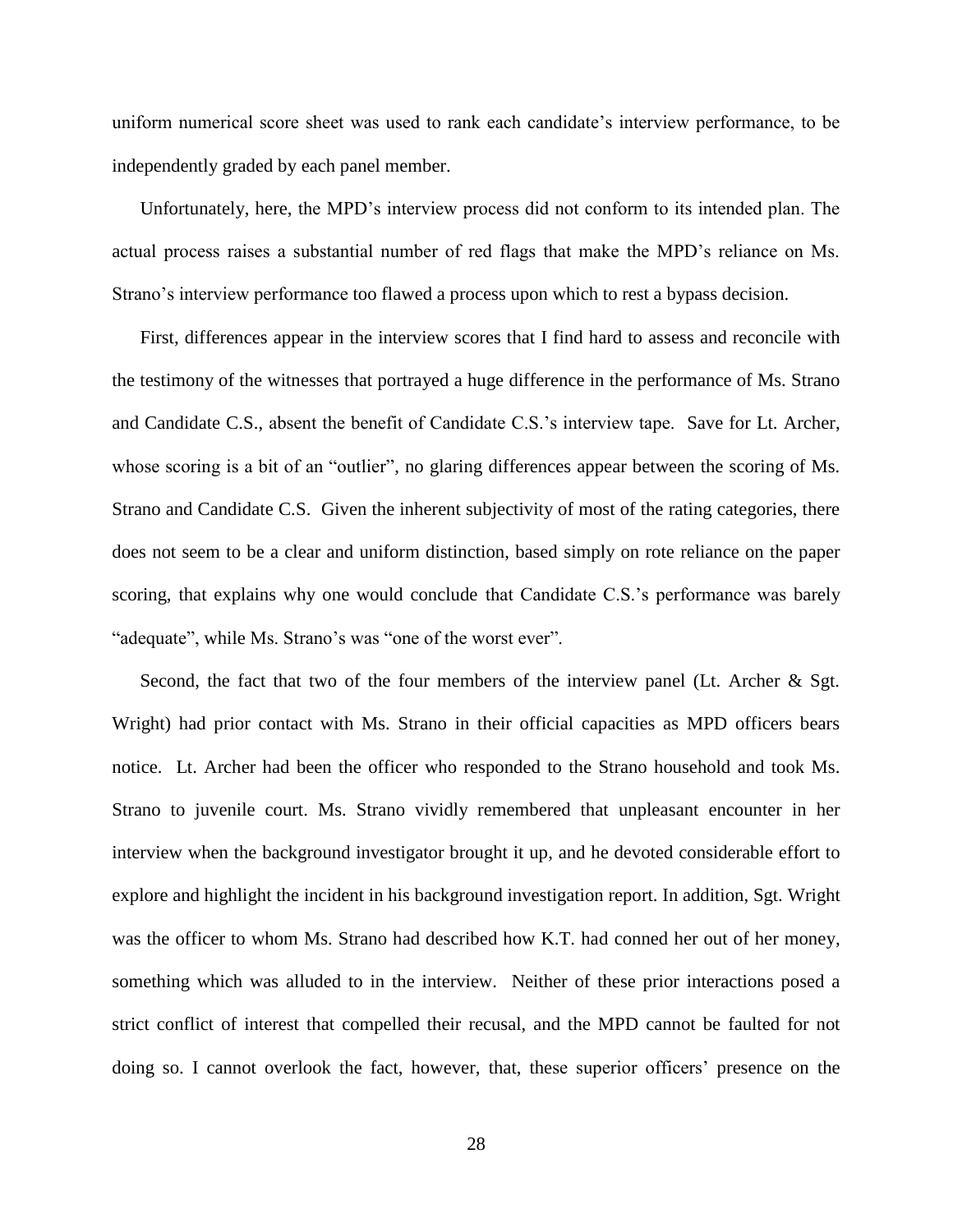interview panel (which Ms. Strano did not anticipate), was likely a significant contributing factor that added to what the panel perceived as her unusually uncomfortable demeanor. As this situation was unique to Ms. Strano, it does compound the concern that the interview process was not the "level playing field" it ought to have been.

Third, a review of the interview recordings adds further doubt about the paper scores and the recollections of the interview panelists in the particular circumstances of this case. In general, the MPD witnesses seem mostly to recall, and focused their testimony on, the unpleasant parts of Ms. Strano's interview. On the one hand, she did, indeed, seem nervous (but so did other candidates; one predicated almost every response with the phrase "it feels like"); she did often take time before responding to a question and was not as verbose as other candidates; the interview was half as long as those of the other candidates; she did admit that she had not prepared as much as she would have wanted to. On the other hand, some parts of the interview flow satisfactorily, such as when she was talking about working for free, when she brought up her interest in community oriented police work, when she talked about the police officer's "higher standard", and when she responded to the question about being a follower or a leader (to which there was no right or wrong answer). Some of her shorter answers could have been characterized as responsive as much as they might be parsed as uncommunicative.<sup>11</sup>

Fourth, the interview recordings disclose that Ms. Strano received short shrift in at least two respects which are problematic, as they appear to raise the same "overtones" of disparate treatment in the interview process as I noted with the assessment of Ms. Strano and Candidate C.S.'s background investigation. See Malloch v. Town of Hanover, 472 Mass. 783, 796-800 (2015)

 $11$  I also note that Ms. Strano's interview was the last one of the day, running into the afternoon, which might have been a factor in how truly independently she was judged or why the interview was cut short.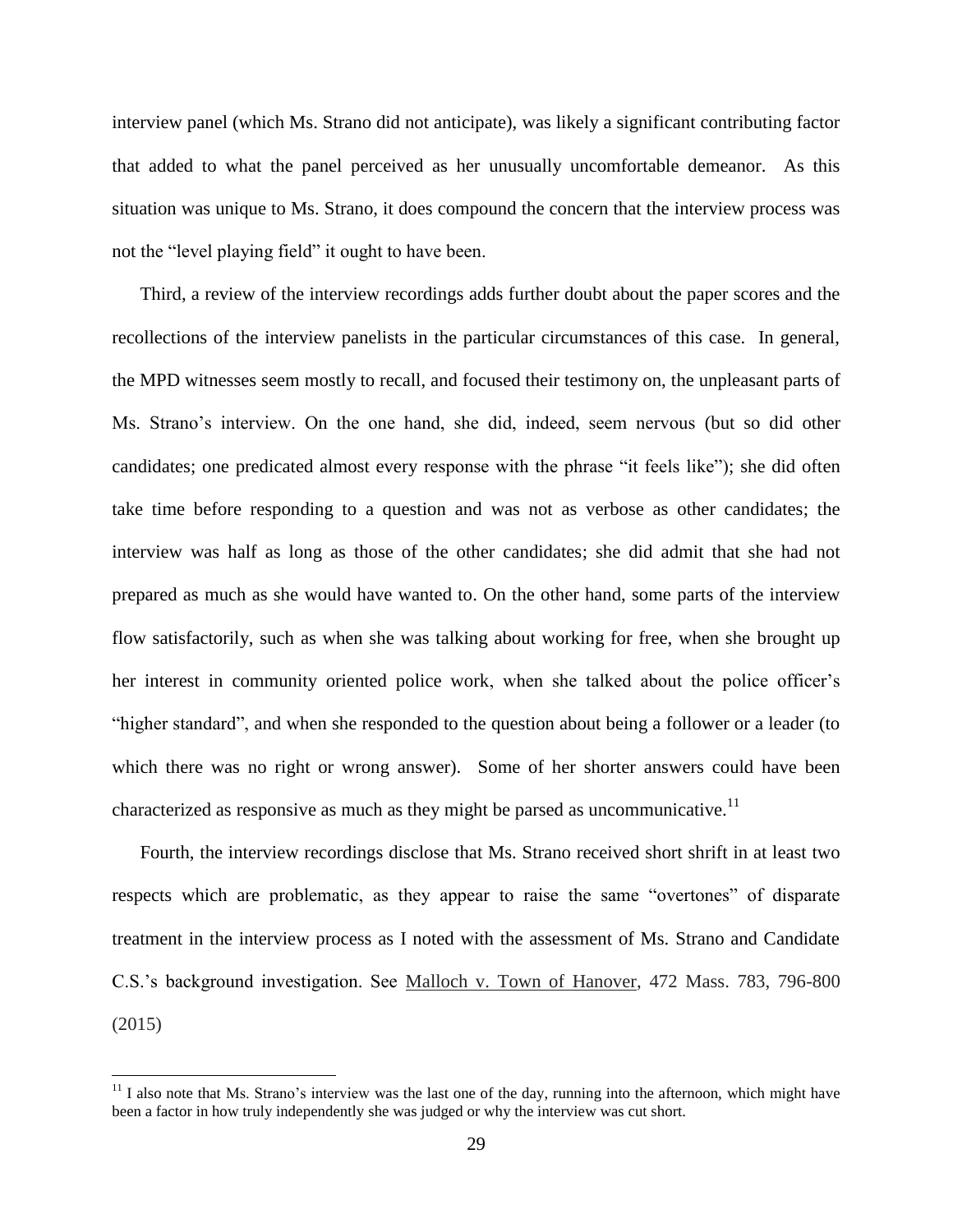Despite acknowledging that she had a "rebellious" past and had made some mistakes, the interview panel did not pick up on this point, tell her of their concerns, or even provide her with an opportunity through follow-up questions to clear up those concerns, as they did for at least two other candidates, one of which, allegedly, was the selected Candidate C.S., who was able to clear up comparable aspects of Candidate C.S.'s history that called into question his judgment, dedication to police work, as opposed to the fire service. (although that critical part of C.S.'s interview was not recorded, so what he actually was asked and responded is unknown). This omission, in allegedly affording others, but not Ms. Strano, to clear their record, looms especially large as poor judgment in associating with J.P. and K.T. formed a core reason for her bypass.

Also, Chief Sellon's conclusion that Candidate C.S. possessed "stronger relevant experience and credentials" and "past unblemished law enforcement experience", is contradicted by the evidence. Both Ms. Strano and Candidate C.S. were just shy of receiving a Bachelor's Degree in Criminal Justice. Ms. Strano held an Associate's Degree; Candidate C.S. was still in college. Ms. Strano was trained in military police work and worked patrols guarding miltary missiles (for which she received specialized training and special security clearance to access the secret security codes). She explained this in her application and in her interview. C.S. had completed a Reserve Police Academy, but did not have "unblemished law enforcement experience", as did Ms. Strano. Many of Candidate C.S.'s references expressed that he seemed ambivalent about becoming a police officer. If anyone had an edge here, it was Ms. Strano, not Candidate C.S.<sup>12</sup>

<sup>&</sup>lt;sup>12</sup> Chief Sellon discounted Ms. Strano's military police training and experience as less desirable than Candidate C.S.'s completing the Reserve Police Academy, because he believed a Reserve Academy, unlike military police experience, qualified C.S. for an MPTC waiver from attending the Full Time Police Academy before performing police duties. This assumption is not entirely accurate. Reserve Academy training (370 hours) does not excuse completing a Full Time Academy (800 hours) unless the officer has at least one year of actual experience as a police officer. G.L.c.41,§96B; 550 CMR 303; https://www.mass.gov/files/2017-07/exemption-application\_0.pdf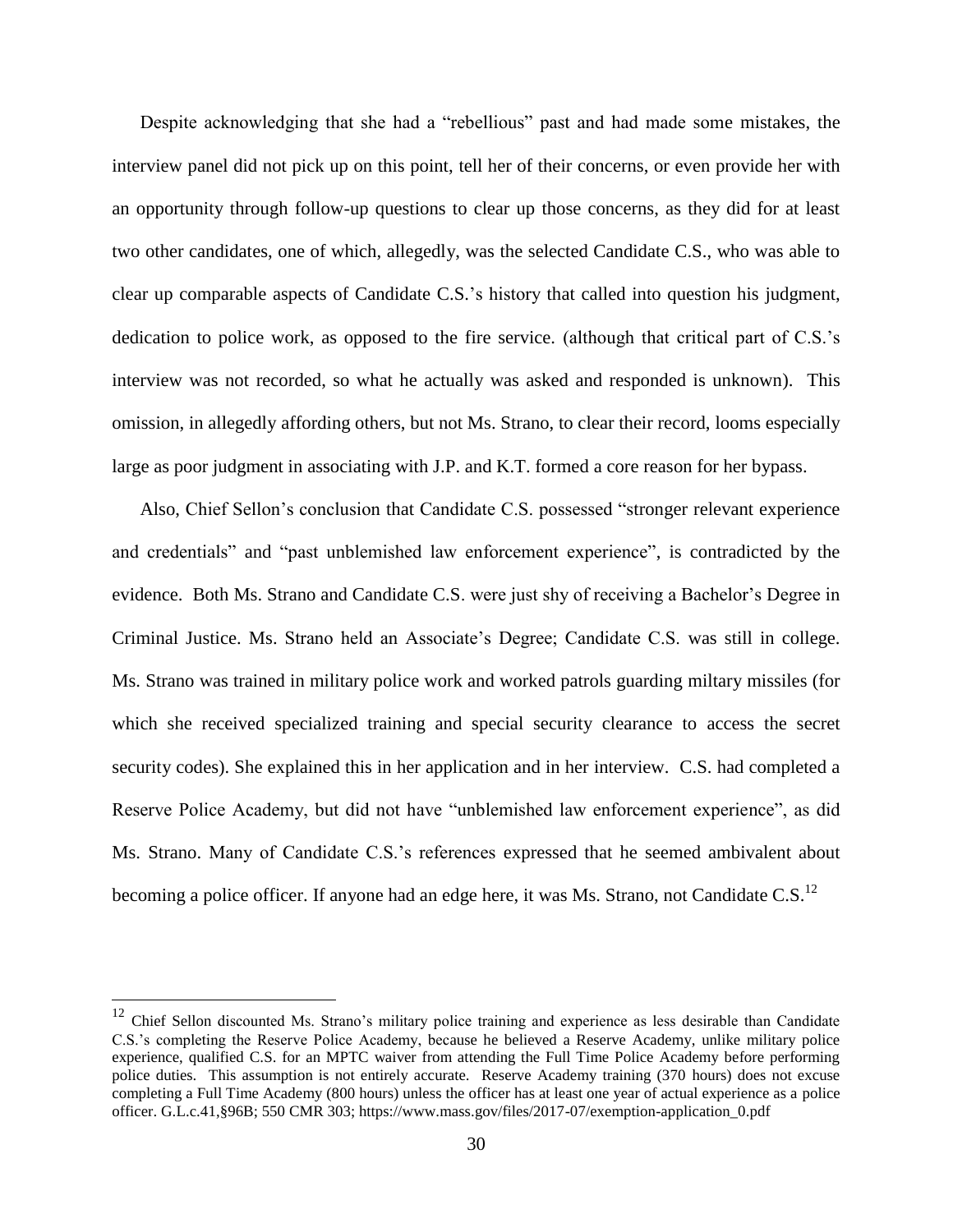These comments are not meant to induce the Commission to substitute its judgment for that of the interview panel or Chief Sellon, had the full interview record been available, which would not be appropriate on this record. Nor do they mean to suggest that the MPD's selection process was intentionally and knowingly skewed for ulterior reasons of personal animus or bias. My observations are taken only to inform my judgment that the paper record and testimonial record of the interview assessments, along with the other independent evidence, raises sufficient reason to infer disparate treatment that cannot be dismissed (and should not have been dismissed by the MPD) without having the benefit of viewing the interview recording for Candidate C.S., the selected applicant. After carefully considering this matter, I conclude that, indeed, in view of the MPD's deviation from its standard procedure, together with the "red flags" noted above, the absence of the recording of Candidate C.S.'s interview is fatal. Without that recording, the Commission cannot definitively and fairly assess whether a decision to bypass Ms. Strano based on her interview performance can be found to be reasonably justified after a reasonably thorough review, and free of overtones disparate treatment, as civil service law requires. Thus, in the particular circumstances of this appeal, Ms. Strano's allegedly relatively poor interview performance, cannot form a sufficient reason to have bypassed her. As the MPD failed to prove that any of the other reasons (untruthfulness and improper associations) given for her bypass were justified, Ms. Strano's appeal must be allowed.

#### **CONCLUSION**

In sum, Ms. Strano deserved one additional opportunity for a future consideration to be appointed to the MPD, consistent with this Decision and in full compliance with the requirements of civil service law. For the reasons stated herein, the appeal of the Appellant, Jessica Strano, is hereby *allowed*.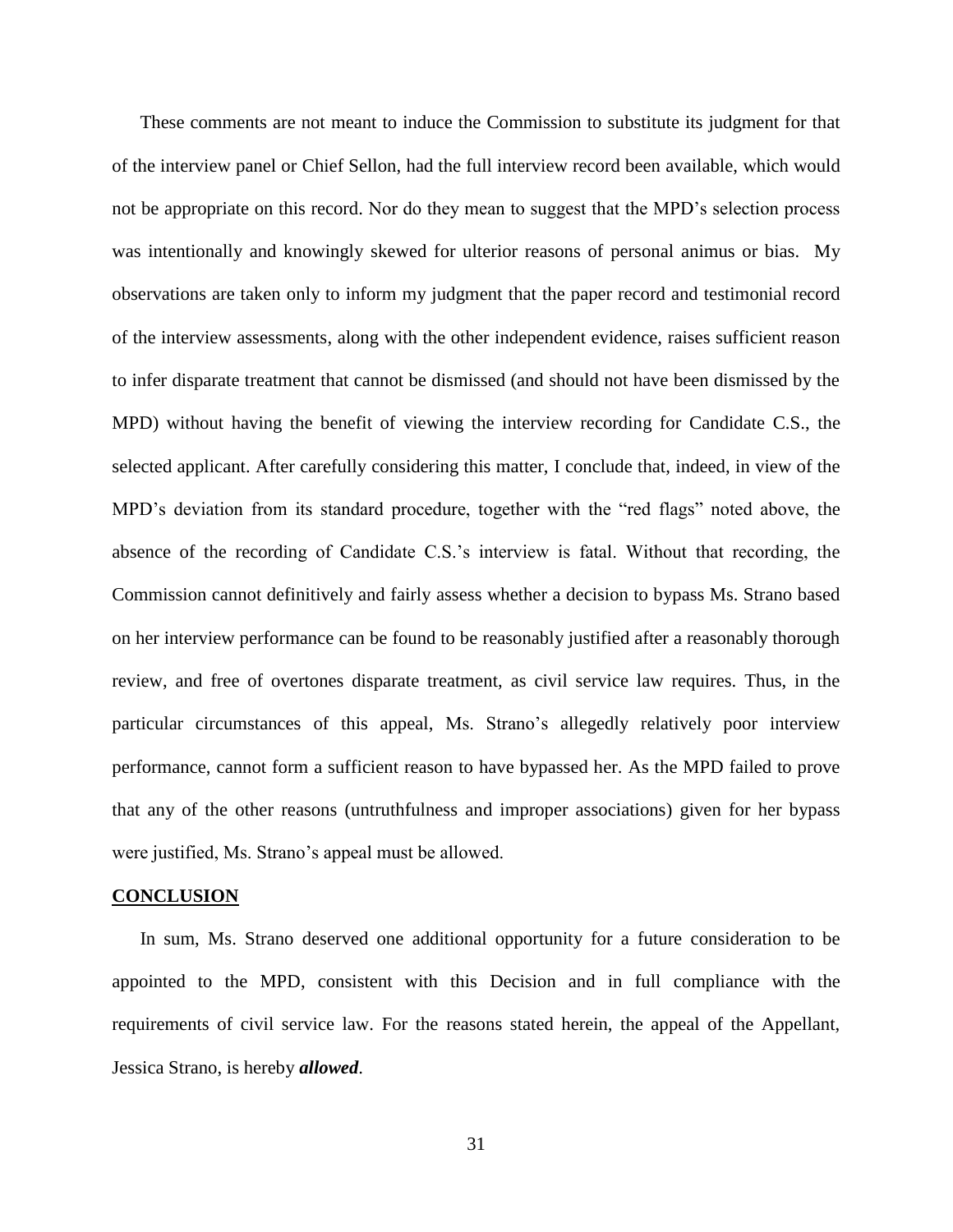#### **RELIEF TO BE GRANTED**

Pursuant to the powers of relief inherent in Chapter 310 of the Acts of 1993, the Commission ORDERS:

A., The name of the Appellant, Jessica Strano, shall be placed at the top of all current and future certifications for original appointment to the position of Police Officer in the Mansfield Police Department until she either selected for appointment or bypassed.

B. If and when Ms. Strano is selected for appointment and commences employment as a Mansfield Police Officer, her civil service records shall be retroactively adjusted to show, for civil service purposes only, as her starting date, the same Employment Date as the candidate previously appointed from Certification #03455. This retroactive seniority date is not intended to provide Ms. Strano with any additional pay or benefits including, without limitation, credible service toward retirement.

> Civil Service Commission */s/Paul M. Stein*  Paul M. Stein, Commissioner

By a 3-2 vote of the Civil Service Commission (Bowman, Chairman [NO]; Camuso [AYE], Ittleman [NO], Stein [AYE] and Tivnan [AYE], Commissioners) on November 9, 2017.

Either party may file a motion for reconsideration within ten days of the receipt of this Commission order or decision. Under the pertinent provisions of the Code of Mass. Regulations, 801 CMR 1.01(7)(l), the motion must identify a clerical or mechanical error in this order or decision or a significant factor the Agency or the Presiding Officer may have overlooked in deciding the case. A motion for reconsideration does not toll the statutorily prescribed thirty-day time limit for seeking judicial review of this Commission order or decision.

Under the provisions of G.Lc.31, §44, any party aggrieved by this Commission order or decision may initiate proceedings for judicial review under G.L.c.30A,§14 in the superior court within thirty (30) days after receipt of this order or decision. Commencement of such proceeding shall not, unless specifically ordered by the court, operate as a stay of this Commission order or decision. After initiating proceedings for judicial review in Superior Court, the plaintiff, or his / her attorney, is required to serve a copy of the summons and complaint upon the Boston office of the Attorney General of the Commonwealth, with a copy to the Civil Service Commission, in the time and in the manner prescribed by Mass. R. Civ. P. 4(d).

Notice:

Richard Heavey, Esq. (for Appellant) Michael J. Macaro, Esq. (for Respondent) John Marra, Esq. (HRD)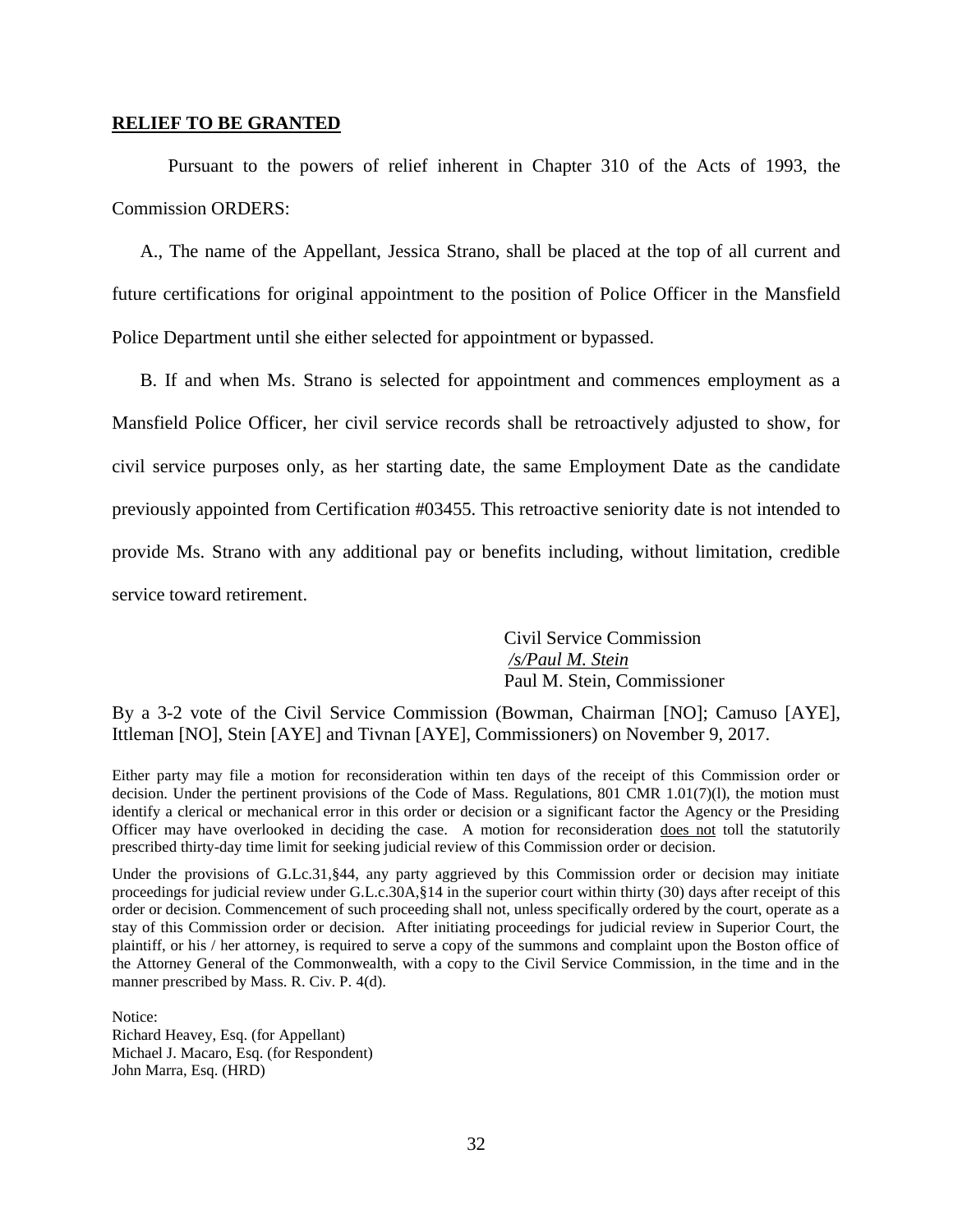# **COMMONWEALTH OF MASSACHUSETTS CIVIL SERVICE COMMISSION SUFFOLK, ss. One Ashburton Place – Room 503 Boston, MA 02108 (617) 727-2293**

#### **JESSICA STRANO,**

v.

#### *Appellant* **CASE NO. G1-16-056**

# **MANSFIELD POLICE DEPARTMENT** *Respondent*

# OPINION OF CHRISTOPHER BOWMAN

 I respectfully reach a different conclusion here and believe Ms. Strano's bypass appeal should be denied for the reasons discussed below.

 First, based on a review of the record, I do not believe the Police Department's decisionmaking process here was tainted by any personal or political bias.

 Second, I believe the overall review process used by the Police Department was reasonably thorough, sufficiently objective and focused on matters directly related to the duties and responsibilities of a police officer.

 Third, I believe the interview panelists, all of whom provided testimony before the Commission, provided specific, concrete examples of why they concluded (unanimously) that Ms. Strano's interview performance was poor. It is not for the Commission to rate a candidate's interview performance, but, rather, assess whether the Appointing Authority provided sufficient evidence to support their conclusion. I believe they did. The video recording of Ms. Strano's interview and their testimony before the Commission support the conclusions they reached at the time of bypass.

 Standing alone, I believe the Police Department's serious concerns about Ms. Strano's poor interview performance justify their decision to bypass her for appointment as a police officer. */s/ Christopher Bowman*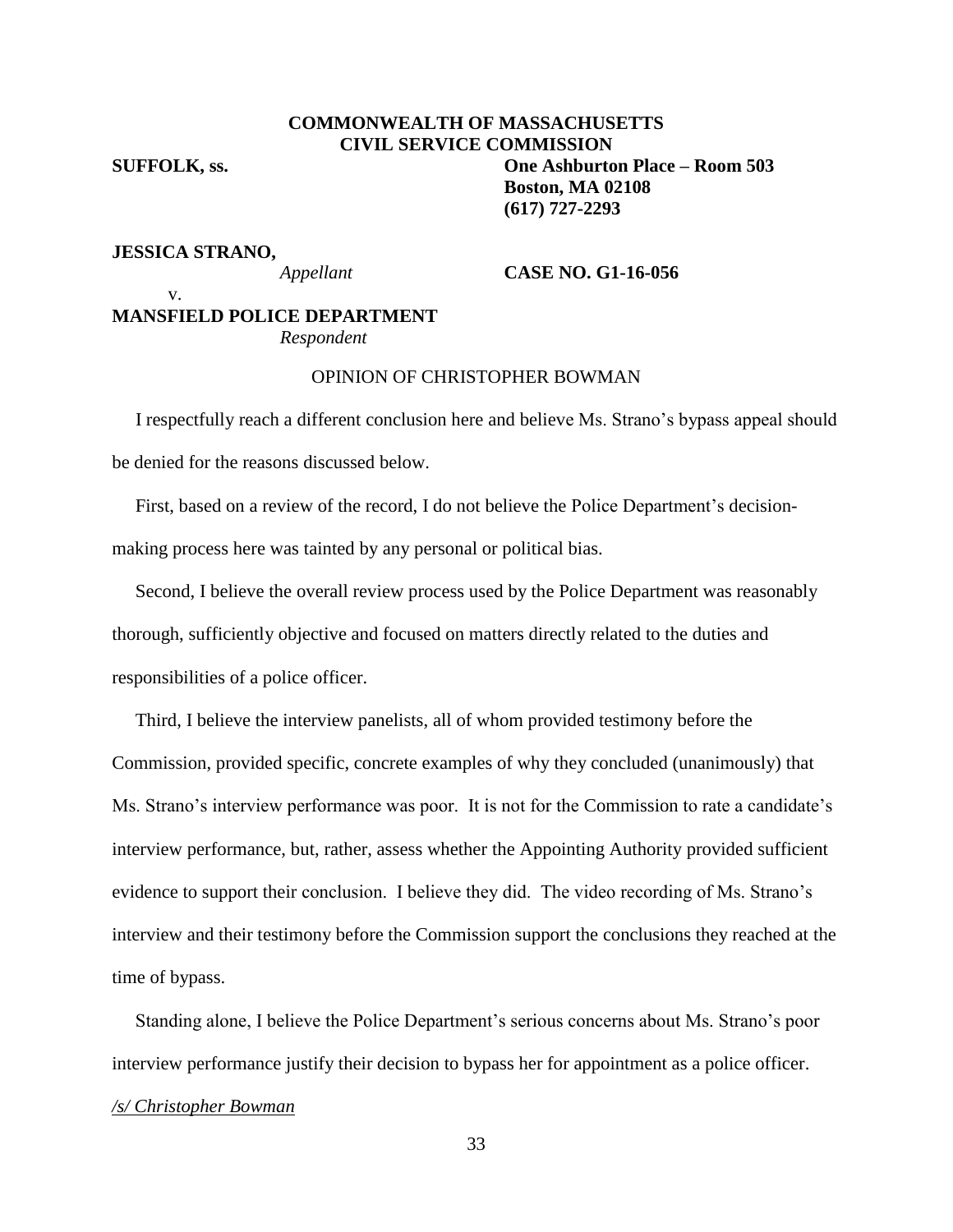# **COMMONWEALTH OF MASSACHUSETTS CIVIL SERVICE COMMISSION SUFFOLK, ss. One Ashburton Place – Room 503 Boston, MA 02108**

# **JESSICA STRANO,**

*Appellant* **CASE NO. G1-16-056**

**(617) 727-2293**

#### v.

# **MANSFIELD POLICE DEPARTMENT** *Respondent*

# OPINION OF CYNTHIA ITTLEMAN

I respectfully dissent.

MPD Rules and Regulations, section 6.4.3.9, specifically addresses improper associations

of officers and employees, providing,

… officers and employees shall avoid regular or continuous associations or dealings with persons whom they know, or should know, are persons under criminal investigation or indictment, or who have a reputation in the community or the Department for present involvement in felonious or criminal behavior, except as necessary for the performance of official duties, without the knowledge and approval of the Chief or the officer's Commanding Officer, or where unavoidable because of family relationships of the officers. (Fact 48)

This Rule applies to officers and employees. The Appellant was a candidate, not an officer or employee of the MPD. However, this decision finds that the Appellant repeatedly engaged in associations with people who appear to qualify as "persons under criminal investigation … or who have a reputation in the community or the Department for present involvement in felonious or criminal behavior". The Appellant herself acknowledged that she had made "bad choices" in that regard repeatedly and fairly recently. Even giving the Appellant the benefit of the doubt, that she did not know that the several persons with whom she associated fell under the category of persons referenced in MPD Rule 6.4.3.9, it is troublesome either that she did not detect their status and/or chose not to find out. Combined with her low interview scores, and in view of the more than reasonably thorough review of the candidates conducted by the Respondent pursuant